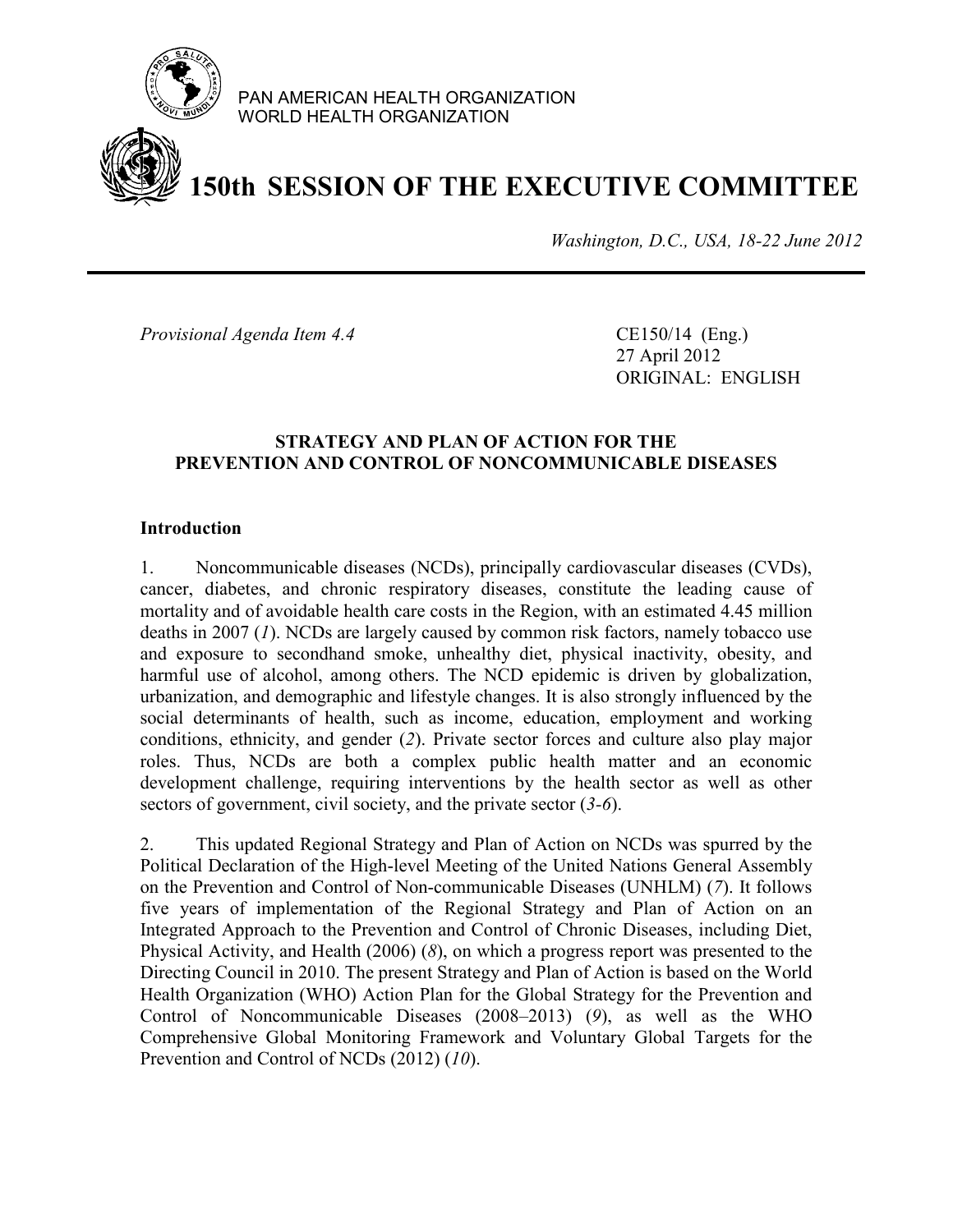3. This Strategy and Plan of Action focuses on the four diseases, namely CVDs, cancer, diabetes, and chronic respiratory diseases, and four risk factors, namely tobacco use, unhealthy diet, physical inactivity, and harmful use of alcohol, identified by WHO and the United Nations (UN) as those causing the greatest burden (*7*, *10*). Obesity is also included, because it is a significant public health problem contributing to the burden of NCDs in the Region of the Americas, which has the greatest problem with obesity among the six WHO regions (*2*).

4. Other health issues, including mental health, oral health, ocular health, occupational health, and chronic kidney disease, are also recognized by the UNHLM as being closely related to NCDs (*7*). Addressing NCDs can promote synergies in addressing these other conditions, and vice versa. For example, depression is a risk factor for NCDs, and untreated depression in people with diabetes increases the risk of diabetesrelated complications. The risk of dementia is increased in people with diabetes and hypertension. Periodontal diseases are linked with CVDs, respiratory diseases, and diabetes, and oral cancers are associated strongly with tobacco and alcohol use. With respect to work environments, occupational stress and occupational hazards are risk factors for a variety of NCDs. Some NCDs are linked to communicable diseases: for example, human papillomaviruses cause cervical cancer, and tuberculosis is linked to diabetes. Therefore, Member States in their national NCD plans should decide which health conditions and risks to address, based on their specific epidemiological situations and priorities. They should look for synergies and create strategies to address related communicable and noncommunicable diseases while still emphasizing the four main diseases and four main risk factors.

5. This revised Strategy, while building on previous strategies, places greater emphasis on raising the level of attention to NCDs in the development and economic agendas of Member States and the international community; on encouraging a multisector "all-of-society" approach (*7*), that includes government, the private sector, and civil society at the regional, subregional, and national levels; on interprogrammatic work within the Pan American Health Organization (PAHO) and WHO; on implementing the WHO "best buys" (*11*) and other cost-effective measures in a stepwise manner; and on making better use of communications using traditional and new social media. It also includes explicit outcome and exposure goals and targets for the Region, in alignment with the WHO global monitoring framework and targets (*10*).

## **Background**

6. In the Region of the Americas, the past five to seven years have witnessed major new policy developments and strategic initiatives on NCDs at the national, subregional, and regional levels, many with the active participation and support of PAHO (*12*). Most notable are the Caribbean Community (CARICOM) Port-of-Spain Declaration on Noncommunicable Diseases (2007), the political declaration of the Regional High-Level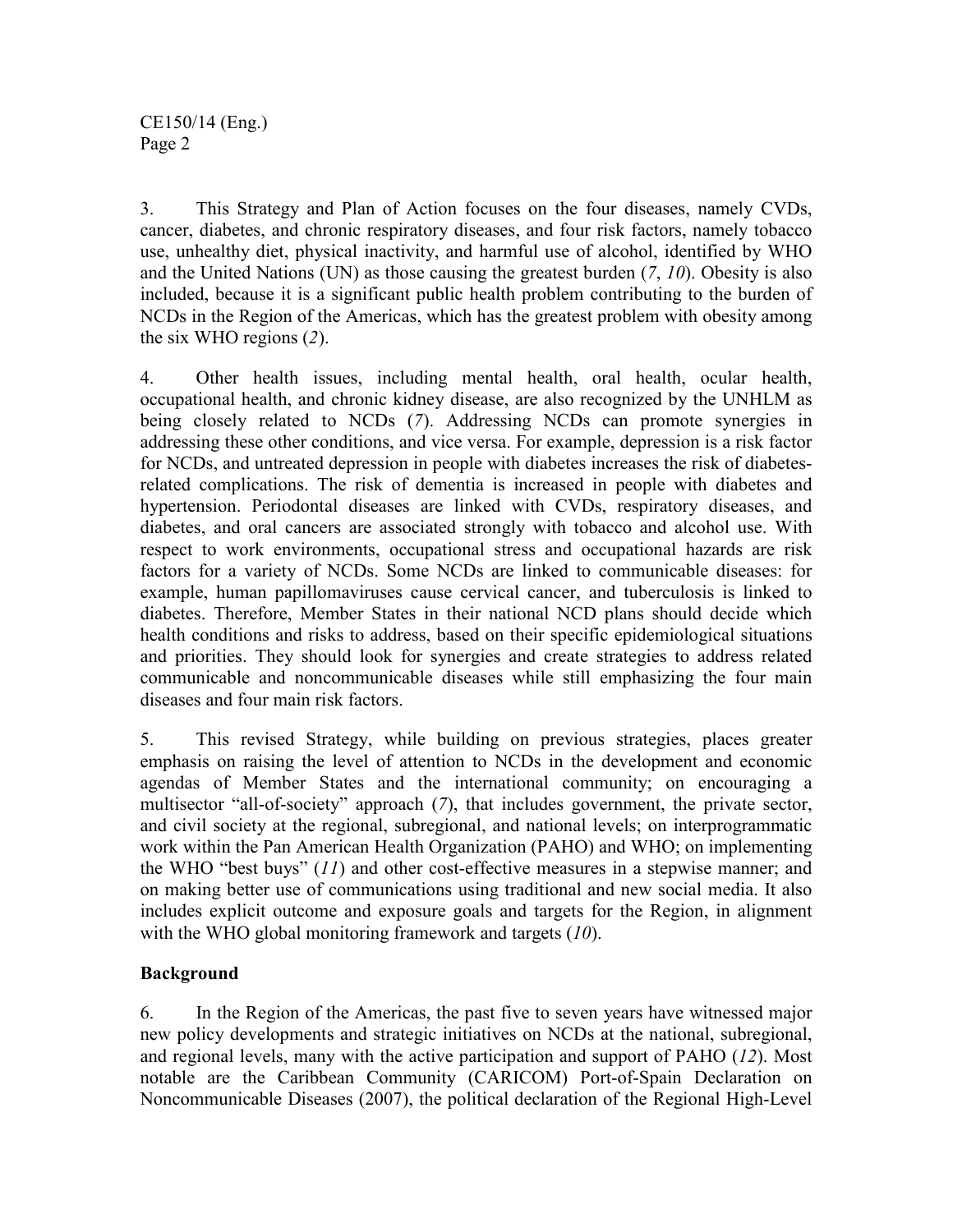Consultation of the Americas on Noncommunicable Diseases and Obesity (2011), and the Aruba Call for Action on Obesity (2011), in addition to the UNHLM on the Prevention and Control of NCDs (2011) (*7*).

7. In addition, much new knowledge has been generated about the NCD burden and its impact on societies and economies (*13*). Data show that the top causes of death in the Americas, for both men and women, are CVDs, cancer, and diabetes. Together they are responsible for approximately 4.45 million deaths a year, of which 37% are in people under 70 years of age (*1*). The number of people in the Region living with an NCD is estimated at over 200 million. Millions more are at high risk of developing an NCD in the near future due to risk behaviors such as smoking and exposure to secondhand smoke, unhealthy diet, physical inactivity, obesity, and harmful use of alcohol. Many people also have multiple risks, which are multiplicative in their impact. There is now a much clearer understanding of how people's environment, living conditions, and lifestyles influence their health and quality of life. Poverty, uneven distribution of wealth, lack of education, rapid urbanization, population aging, and other economic, social, gender, political, occupational, behavioral, and environmental determinants of health are among the factors contributing to the rising incidence and prevalence of NCDs (*12*).

8. A joint study by WHO and the World Economic Forum on the economic impact of NCDs estimated that these diseases will cost low- and middle-income countries nearly US\$ 500 billion per year, equivalent to 4% of their current gross domestic product (GDP), if no action is taken (*11*, *13*). The full regional cost of NCDs is not known at this time. But countries have begun to undertake studies to analyze the cost and economic impact of NCDs with the support of PAHO, ECLAC (UN Economic Commission for Latin America and the Caribbean), the Public Health Agency of Canada, the University of Washington, the OECD (Organisation for Economic Co-operation and Development), and other partners. In Latin American and the Caribbean, diabetes alone is estimated to cost \$65 billion a year (*14*). And obesity (BMI >30), with adult obesity trends in Mexico and Brazil projected to increase by 13%–17% between 2010 and 2030, is associated with health care costs in the range of \$400–600 million a year. A 1%–5% reduction in average body mass index (BMI) over this period could result in savings of \$100–200 million a year (*12*).

9. The most cost-effective interventions for NCD prevention and control are summarized in the WHO publication on NCD "best buys" (see Annex A) (*11*). Many other interventions are also effective, however, and can be considered as resources allow (*15–19*). These include, for example, home care for persons affected by NCDs (*20*), smoking cessation counseling, screening and brief interventions for alcohol problems (*21*), food labeling, restrictions on marketing of food and beverages to children (*22–23*), promotion of worksite physical activity (*24*), improved working conditions, and diabetic foot care.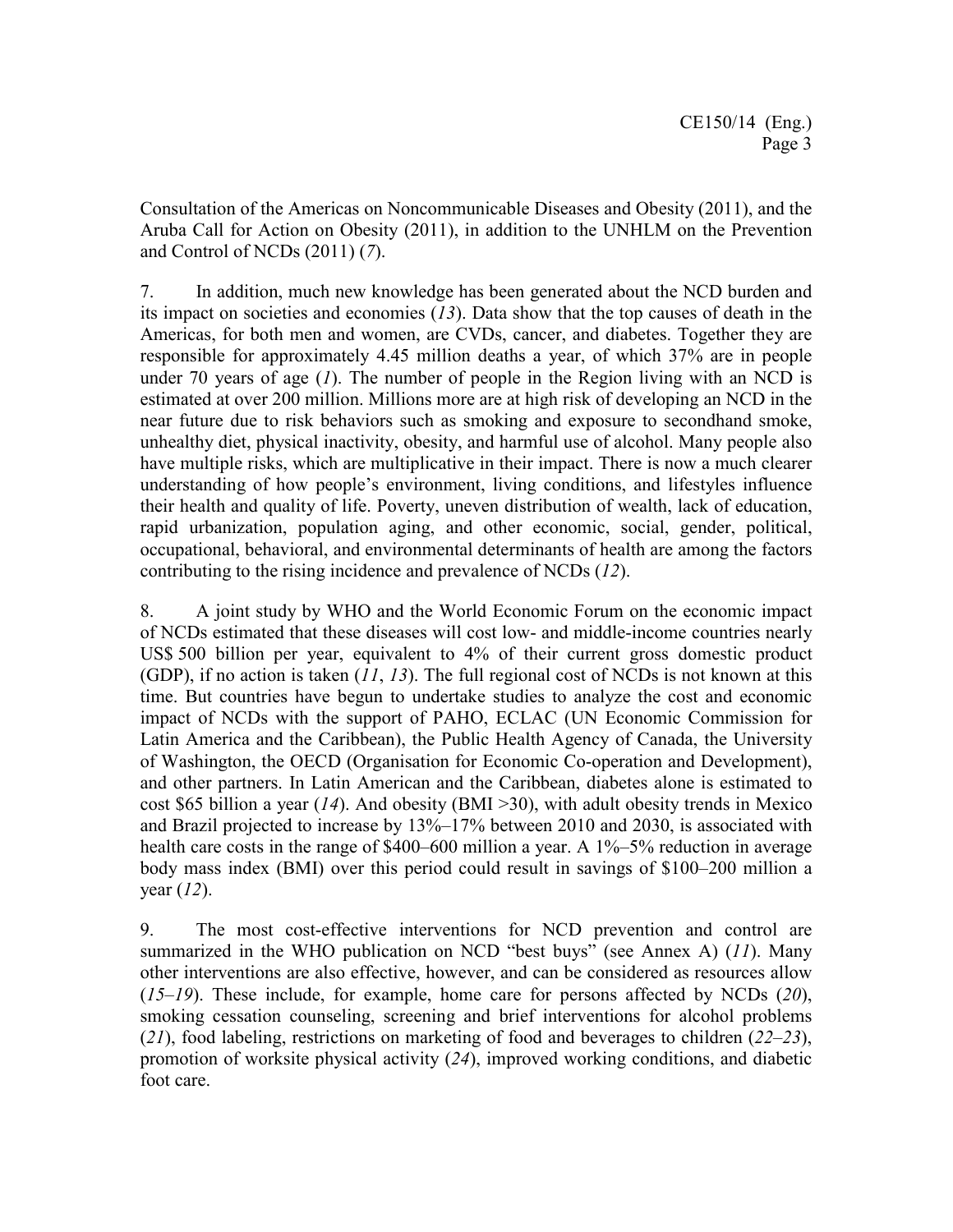10. The social determinants of NCDs such as equity, gender, human rights, and social protection also need to be taken into consideration in public policies to address NCDs. High levels of inequity in health status and in access to health care services exist in the Region. These health inequities coexist with broader socioeconomic inequities, resulting in unequal exposure to the health risks associated with poverty, environmental degradation, unsafe working conditions, and behavioral risk factors. This situation has a significant impact on NCDs. NCDs therefore should be a significant component of three major global health agendas, namely initiatives on the social determinants of health, the UN Conference on Sustainable Development known as Rio+20 (2012), and the Global Conference on Health Promotion (2013).

11. The UNHLM Declaration also recognizes that NCDs can only be successfully prevented and controlled through linkages and partnerships with sectors outside of health, notably agriculture, education, trade, development, finance, urban planning and transportation, and water and sanitation, among others (*7*, *9–10*). Cross-sector partnerships, which combine the resources, competencies, and reach of multiple sectors, are an essential part of the solution. These partnerships should include not only government sectors but also nongovernmental organizations, professional associations, academic institutions, and the private sector. Toward this end, PAHO launched the Pan American Forum for Action on Noncommunicable Diseases as a regional platform to facilitate such multisector partnerships and serve as a model for national-level partnership platforms (*12*). Several countries, including Argentina, Brazil, Canada, Mexico, and Trinidad and Tobago, have established national multisector partnership mechanisms. The Pan American Alliance for Nutrition and Development is another mechanism that can implement intersectoral programs to address obesity and NCDs.

## **Situation Analysis**

12. Despite these advances, NCDs continue to cause three out of every four deaths in the Americas, with CVDs responsible for 1.9 million deaths a year, cancer 1.1 million, diabetes 260,000, and chronic respiratory disease 240,000 (*1*). Of particular concern is the burden of premature deaths from NCDs: 1.5 million people a year die before the age of 70, which has serious implications for social and economic development. In addition, poor people are disproportionately affected by NCDs (*25–26*). For example, almost 30% of premature deaths from cerebrovascular diseases in the Americas occur in the poorest 20% of the population, whereas only 13% of those premature deaths occur in the richest 20% (*27*).

13. There are approximately 145 million smokers over 15 years of age in the Americas. The current prevalence of adult tobacco use varies widely across the Region, from 38% in Chile to 9% in Panama. Although most of the Region's smokers are men, tobacco use is increasing in women, especially younger women. Of all the WHO regions, the Region of the Americas has the smallest gap between male and female tobacco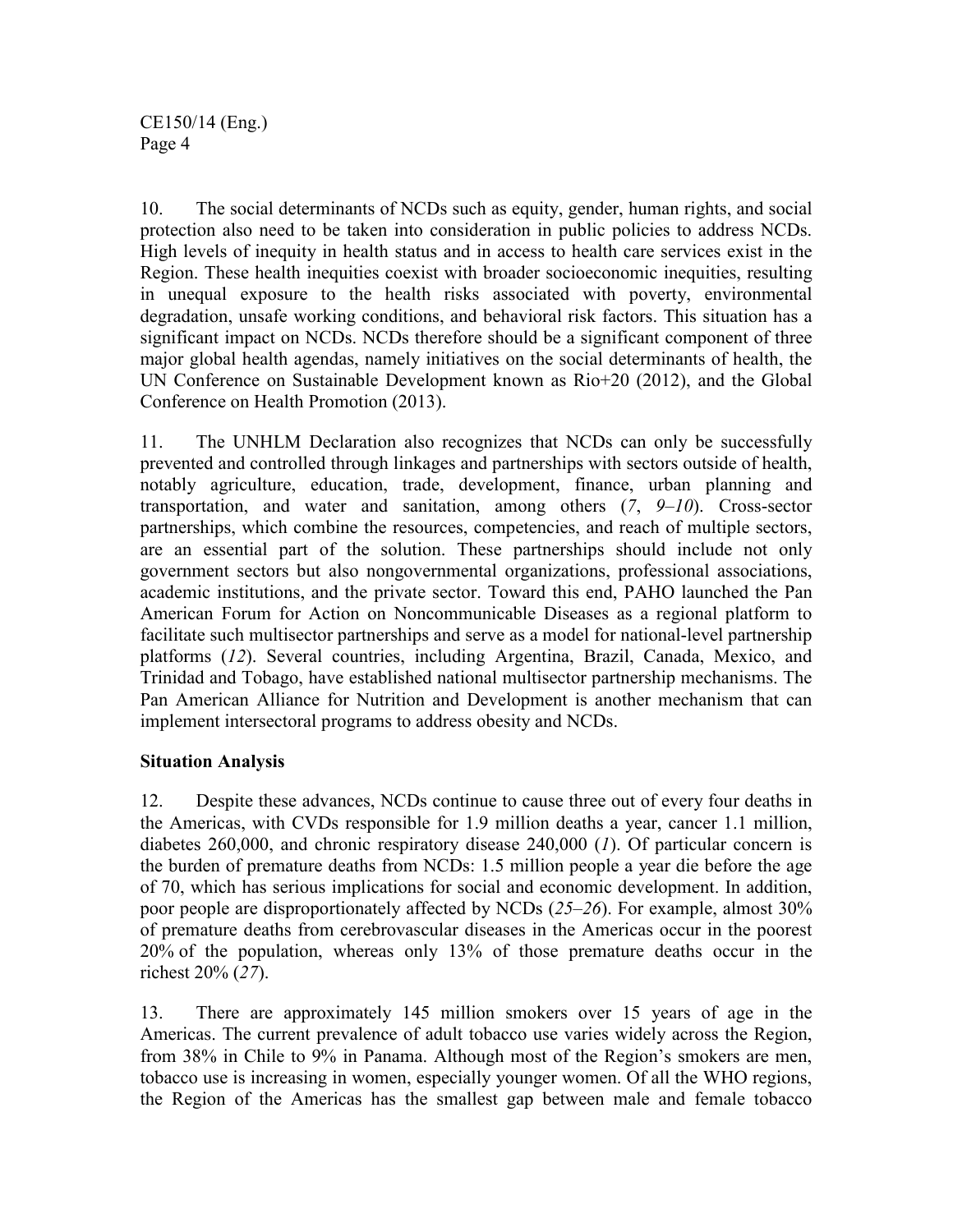consumption, with consumption being only about 1.5 times more common among men than women (*1*).

14. Obesity, especially childhood obesity, is a significant problem in the Region, with approximately 139 million overweight or obese people in 2005 (25% of the population of the Americas). This is projected to grow rapidly to reach 289 million by 2015 (39% of the population of the Americas). The problem is more pronounced in females in nearly all countries, with some exceptions (Brazil, among others). Low consumption of fruits and vegetables and high prevalence of physical inactivity have contributed to this problem. Among school-age children 5–12 years old, the rates for obesity and overweight have soared in the last decade, reaching 20% in Colombia and 30% in the United States (*1*).

15. Race, culture, and socially constructed gender roles affect women's and men's risks for NCDs. Tobacco and alcohol use have been associated with masculine gender norms, although the prevalence of these risk factors is increasing in women, especially female adolescents, in the Region. With respect to alcohol consumption, for example, men on average drink more often and consume larger quantities of alcohol than women do, with a higher frequency of episodic heavy drinking, in almost all countries in the Region. Another example of gender differences is that women with myocardial infarction tend to seek emergency services later than men do and are less likely to be diagnosed properly and treated adequately. Consequently, women have higher rates of heart attack complications than men, and more associated deaths. Afro-descendent populations, particularly young black adults, also have a greater frequency of heart disease and often do not receive timely treatment, thus suffering higher rates of death from heart attacks than most other racial/ethnic groups (*16*).

16. Many countries in the Region continue to have highly fragmented health services and systems, which leads to difficulties in access to high-quality early detection, diagnosis, and treatment of NCDs Reorientation of health services is needed to provide continuous quality care for persons with chronic conditions rather than only management of acute, episodic events (*28–29*). Integrated care and care coordination, as opposed to vertical, fragmented services, will also ensure that people receive quality care and that those who present with co-morbid conditions such as NCDs and mental health disorders are treated appropriately (*30–31*).

17. Several countries in the Region, including Brazil, Canada, Chile, Costa Rica, and Cuba, have made progress in integrating their health service delivery networks and reorganizing them for better NCD management (*12*). Despite these good practices, addressing fragmentation and providing more equitable, comprehensive, integrated, and continuous health services, with greater use of self-care, remains a significant challenge for the majority of countries in the Americas. Regarding access to drugs, a recent study found low availability of medicines for chronic diseases, including diabetes, hypertension, and cardiovascular illnesses, along with wide variation in purchase prices.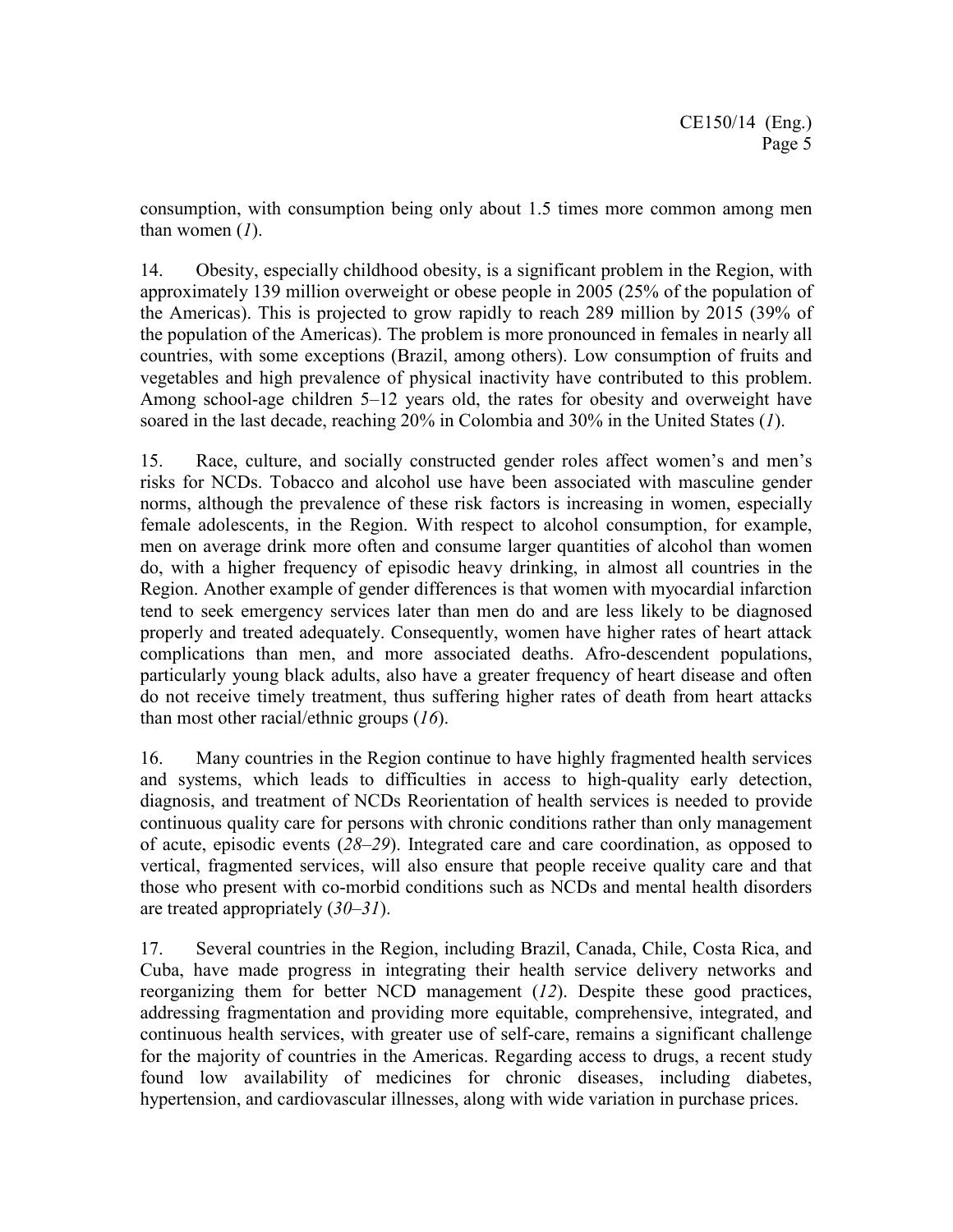#### **Proposal**

18. This proposal lays out a regional roadmap for prevention and control of NCDs in the period 2012–2020. It represents an evolutionary advance with respect to the previous NCD strategy launched in 2006, and takes into account the UNHLM Political Declaration. The overall intent is to reduce avoidable mortality, morbidity, risk factors, and costs associated with NCDs, thus promoting well-being and improving productivity and development prospects in the Region.

#### *Core Principles*

- 19. Eleven core principles guide this Strategy and Plan of Action:
- (a) NCDs should be on development and economic agendas, both national and regional, in compliance with the UNHLM Political Declaration.
- (b) An all-of-society approach is needed for NCDs. This requires strategic alliances with sectors outside of health, involving governments, civil society, and the private sector.
- (c) Social determinants, including economic and environmental factors, contribute significantly to NCDs. To reduce inequalities in health, NCD policies and programs need to address these determinants.
- (d) Gender, ethnicity, migrant status, and cultural dimensions should be incorporated into the design of NCD policies and programs.
- (e) Health promotion strategies should combine healthy policies, a healthy settings approach, and empowerment of people and communities to modify health determinants and stimulate action in schools, workplaces, and communities.
- (f) A life-course approach is necessary, given that the early stages of life are the most effective periods for intervention to ensure healthy aging at the other end of the age spectrum.
- (g) Evidence-based, comprehensive approaches are needed across the spectrum of health care services, including promotion, prevention, screening, diagnosis, treatment, patient self-care, rehabilitation, and palliative care.
- (h) Health systems need to be strengthened and reoriented toward chronic care, with special attention to integrating NCD prevention and control into primary health care.
- (i) Integrated quality care and attention to patient safety are key to improving the health of people with NCDs.
- (j) Stronger policy and regulatory capacities are the foundation of NCD prevention and control.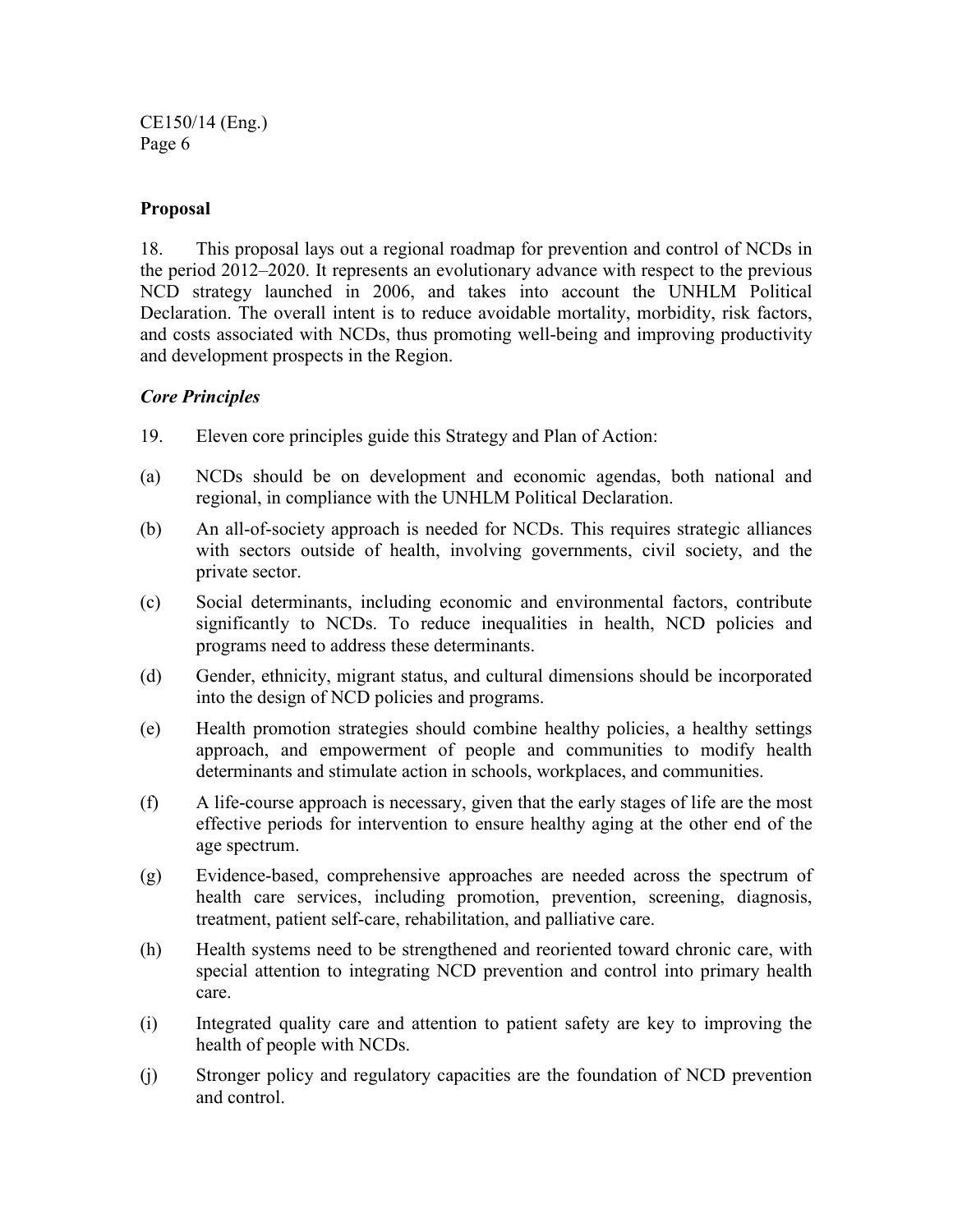(k) Social communication, through both traditional media and new social media, can help promote healthy environments and behaviors and improve health outcomes.

### *Goal*

20. The overall goal is to reduce avoidable mortality and morbidity from NCDs in the Region of the Americas.

### *Outcome Targets*

21. Toward this end, the proposal identifies the three broad targets listed below. All take the baseline as 2010 and the target year as 2020. Targets marked with an asterisk (\*) are those proposed by WHO for 2025 in "A Comprehensive Global Monitoring Framework for NCDs and Voluntary Global Targets for the Prevention and Control of NCDs."<sup>1</sup> These will be subject to further modification following the 2012 World Health Assembly.

- (a) 25% relative reduction in mortality among persons aged 30–70 from CVD, cancer, diabetes, or chronic respiratory disease.\*
- (b) 25% relative reduction in prevalence of raised blood pressure among persons aged  $25+$  years.\*
- (c) No increase in obesity prevalence among persons aged 25+ years,\* and 2% relative reduction in obesity prevalence in adolescents and children.

## *Key Objectives*

22. Achieving targets *(a)* through *(c)* will require actions to strengthen national capacity to respond in a sustainable manner to the health and development threats posed by NCDs. The proposal therefore includes the following key objectives:

- (1) *Multisectoral policies and partnerships for NCD prevention and control:* Strengthen the incorporation of evidence-based public policies for NCD prevention and control in all relevant sectors of government and society, including development and economic agendas.
- (2) *Reduction of NCD risk factors and strengthening of protective factors:* Reduce the main NCD risk factors and strengthen protective factors, with emphasis on children and adolescents and socially vulnerable populations, using integrated health promotion strategies to address the social, economic, and environmental determinants of health.

 $\frac{1}{1}$  Available from: http://www.who.int/nmh/events/2011/consultation\_dec\_2011/WHO\_Discussion\_Paper\_FINAL.pdf.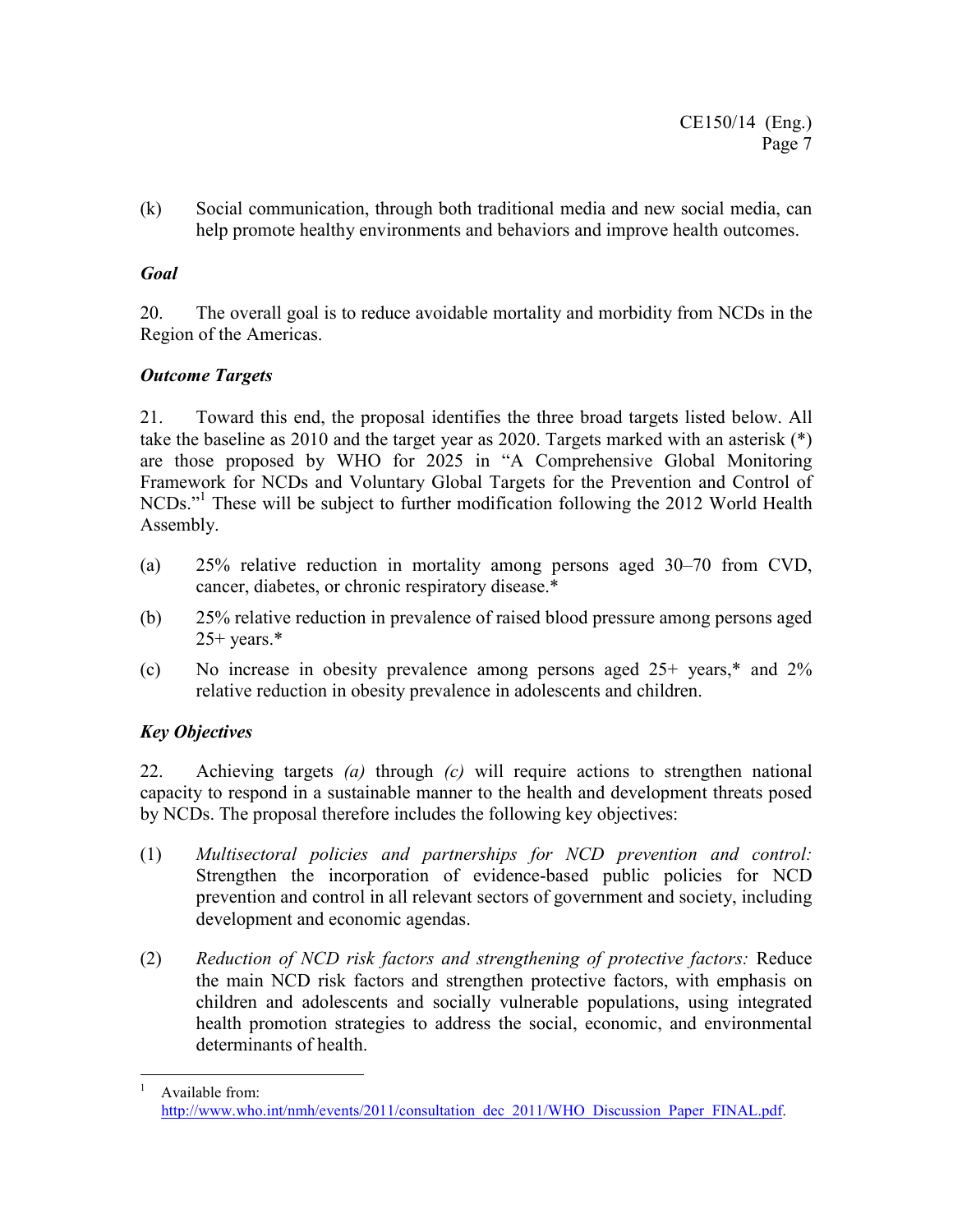- (3) *Health system response to NCDs:* Improve coverage, access, and quality of care for NCD prevention and control; integrate NCD services into the national public health system, based on primary health care and sustained by policies and regulations.
- (4) *NCD surveillance and research:* Strengthen country capacity for surveillance of NCDs, their risk factors, and determinants, and utilize the results in NCD program monitoring, evaluation, and research.

#### **Specific Objectives and Indicators**

23. Each of the four key objectives is composed of several specific objectives, accompanied by indicators. Indicators associated with targets proposed by WHO for 2025 are marked with an asterisk (\*).

*Key Objective 1:* Multisectoral policies and partnerships for NCD prevention and control.

*Specific Objective 1.1:* Establish *multisector partnerships* and integrate NCD prevention policies into sectors outside of health, such as agriculture, trade, education, labor, development, finance, urban planning, and transportation.

#### *Indicators*

- 1.1.1 Number of countries with a government-wide intersectoral mechanism, including public-private partnerships, to coordinate, promote, and implement multisector NCD policies. (Baseline: 4. Target: 20.)
- 1.1.2 Number of countries with multisector workplace wellness and occupational health initiatives to protect and promote health and prevent NCDs. (Baseline: 4. Target: 15.)

*Specific Objective 1.2:* Strengthen *national NCD plans*, with specific actions, targets, and indicators geared to the four priority NCDs and the four risk factors.

#### *Indicator*

1.2.1 Number of countries implementing a national multisectoral plan for NCD prevention and control. (Baseline: 10. Target: 35.)

*Specific Objective 1.3:* Expand *social protection policies* to provide universal coverage and more equitable access to services, essential medicines, and technologies for NCD diagnosis, treatment, rehabilitation, and palliative care.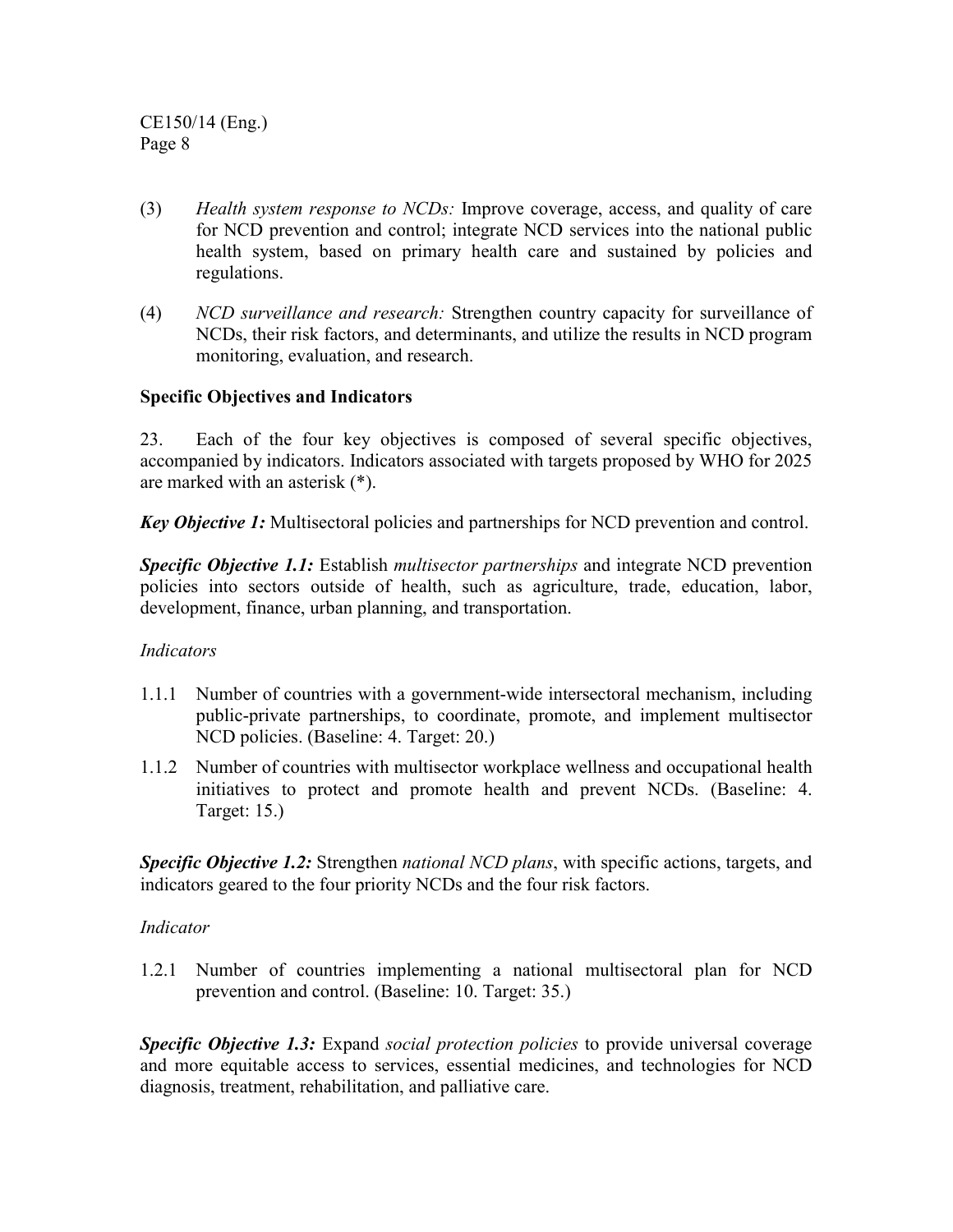#### *Indicators*

- 1.3.1 Number of countries with evidence-based NCD interventions in their national social protection schemes. (Baseline: 10. Target: 30. )
- 1.3.2 Number of countries with operational national policies addressing essential NCD medicines and health technologies, as part of the fulfillment of the right to health. (Baseline: 13. Target: 28.)

*Key Objective 2:* Reduction of NCD risk factors and strengthening of protective factors.

*Specific Objective 2.1:* Reduce *tobacco use* and exposure to secondhand smoke.

#### *Indicators*

- 2.1.1 Number of countries with a 30% relative reduction in prevalence of current tobacco smoking, measured as age-standardized prevalence among persons aged 15+ years.\* (Baseline: 0. Target: 12.)
- 2.1.2 Number of countries that have implemented the four "best buys" from the WHO Framework Convention on Tobacco Control: taxes (Art. 6); smoke-free environments (art. 8); packaging and labeling (Art. 11); and a complete ban on tobacco advertisement, promotion, and sponsorship (Art. 13). (Baseline: 0. Target: 5.)

#### *Specific Objective 2.2:* Reduce the harmful use of *alcohol*.

#### *Indicator*

2.2.1 Number of countries with a 10% relative reduction in alcohol per capita consumption, measured in liters of pure alcohol, in persons aged 15+ years.\* (Baseline: 0. Target: 20.)

*Specific Objective 2.3:* Promote *healthy eating and active living* for health and wellbeing and to prevent obesity.

#### *Indicators*

2.3.1 Number of countries with operational national nutrition policies to support healthy eating in schools. (Baseline: 5. Target: 21.)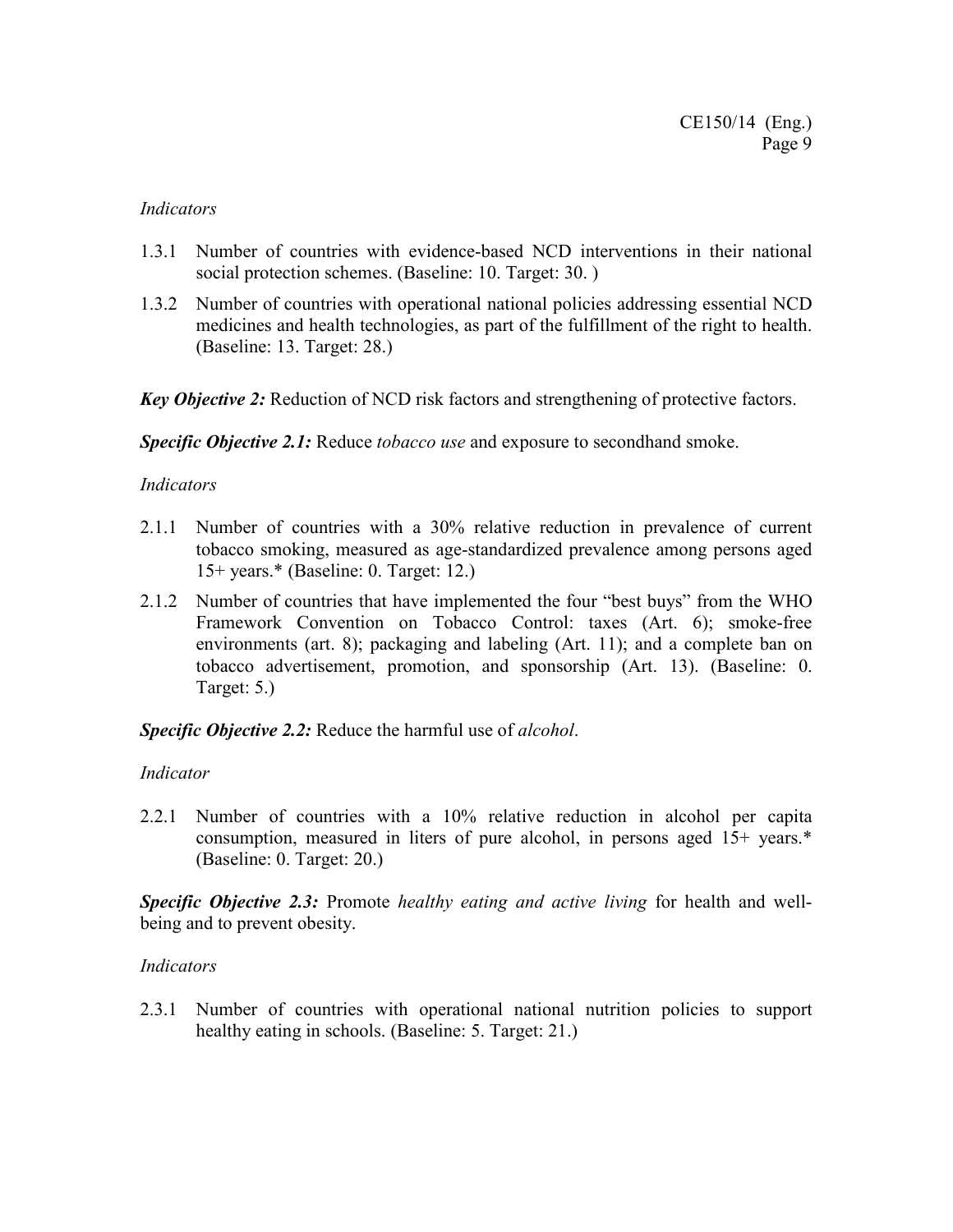- 2.3.2 Number of countries that increase by at least 15% the proportion of children, adolescents, and adults who meet WHO physical activity guidelines.<sup>2</sup> (Baseline: 0. Target: 10.)
- 2.3.3 Number of countries that reduce age-standardized mean population intake of salt to less than 5 grams per day.\* (Baseline: 0. Target: 10.)
- 2.3.4 Number of countries with regulations that restrict marketing to children of food and nonalcoholic beverages consistent with WHO guidelines. (Baseline: 4. Target: 12.)
- 2.3.5 Number of countries with national policies to eliminate industrially produced trans fats from the food supply.\* (Baseline: 5. Target: 12.)

*Key Objective 3:* Health system response to NCDs.

*Specific Objective 3.1:* Strengthen the *competencies and skills* of health providers and public health professionals in NCD prevention and control, utilizing a multidisciplinary team approach.

#### *Indicators*

- 3.1.1 Number of countries taking steps to strengthen the capacity of primary health care providers for NCD prevention, screening, early detection, treatment, rehabilitation, and palliative care. (Baseline: 15. Target: 35.)
- 3.1.2 Number of countries taking steps to strengthen the capacity of oral health and other health care professionals for prevention and control of NCDs through oral health screening, early detection, referral services, and health promotion approaches. (Baseline: 1. Target: 7.)

*Specific Objective 3.2:* Improve the organization and quality of NCD *health services delivery* by implementing integrated management of NCDs in the health services network.

#### *Indicator*

3.2.1 Number of countries implementing a model of integrated management of NCDs (including, e.g., evidence-based guidelines, clinical information system, self-care, community support). (Baseline: 6. Target: 28.)

 $\overline{a}$  $2$  Defined as reporting participation in aerobic physical activity of at least moderate intensity for at least 150 minutes/week, or 75 minutes/week of vigorous intensity, or equivalent combination.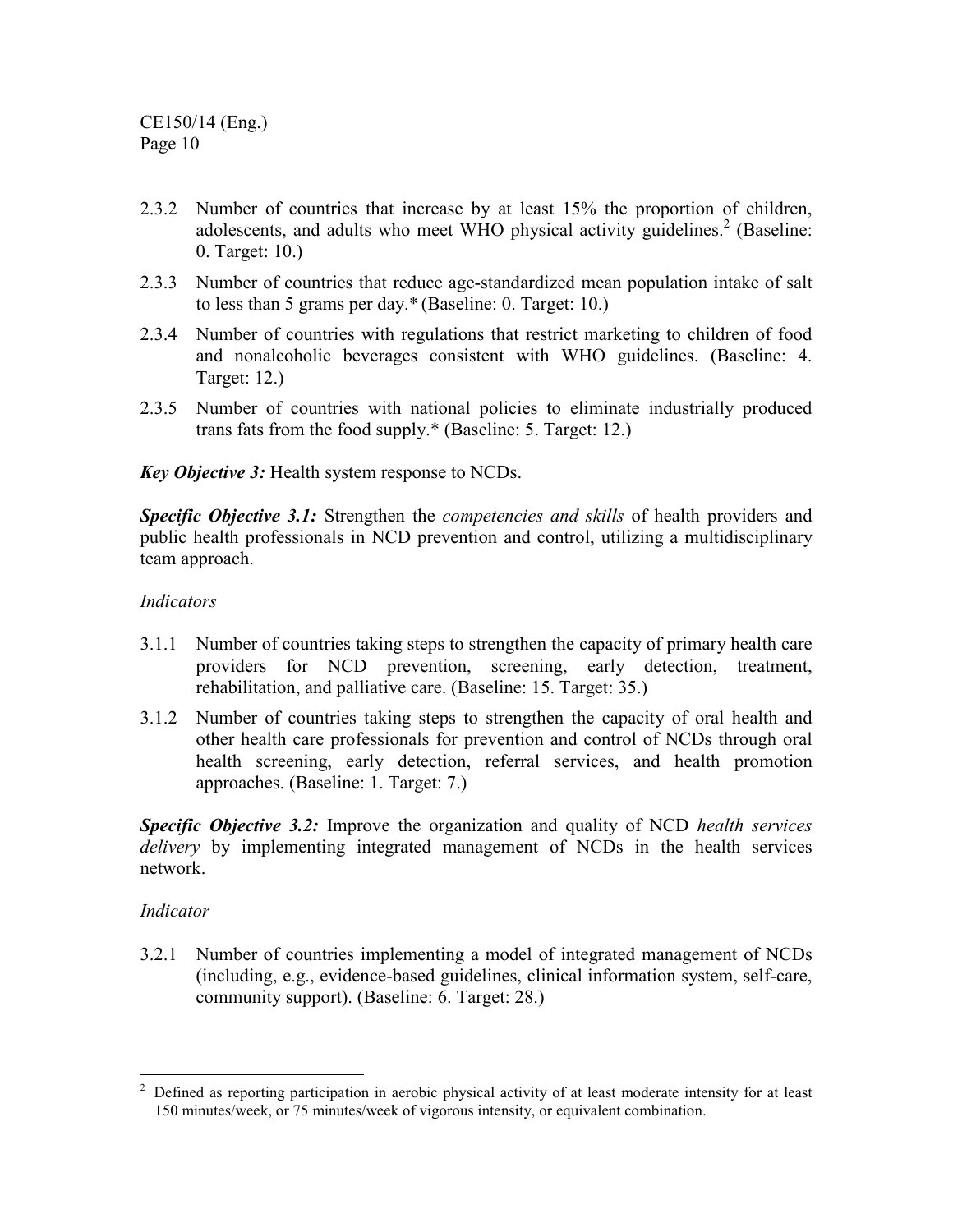*Specific Objective 3.3:* Increase access to and rational use of *essential medicines and technologies* for screening, diagnosis, treatment, rehabilitation, and palliative care of NCDs.

- 3.3.1 Number of countries that provide affordable access to medicines for NCDs, based on their essential medicines list. (Baseline: 5. Target: 25.)
- 3.3.2 Number of countries that provide affordable access to technologies for diagnosis and treatment of NCDs. (Baseline: 5. Target: 25.)
- 3.3.3 Number of countries utilizing the PAHO Strategic Fund to procure essential medicines and health technologies for cancer (chemotherapy drugs, palliative care medicines) and diabetes (insulin). (Baseline: 0. Target: 20.)

*Specific Objective 3.4:* Implement the *WHO clinical "best buys"* for NCDs, prioritizing CVDs, hypertension, diabetes, and cervical and breast cancer.

#### *Indicators*

- 3.4.1 Number of countries with 80% coverage of multidrug therapy (including glycaemic control) for CVD high-risk people aged 30+ years with a10-year risk of heart attack or stroke >30% or existing CVD.\* (Baseline: 3. Target: 10.)
- 3.4.2 Number of countries with documented improvement in hypertension control (<140/90 mm Hg) at the population level. (Baseline: 9. Target: 21.)
- 3.4.3 Number of countries with at least 80% of women aged 30–49 screened for cervical cancer at least once,\* and followed up with appropriate treatment. (Baseline: 5. Target: 20.)
- 3.4.4 Number of countries with at least 50% coverage of breast cancer screening with imaging technology in women aged 50–70 years, in a three-year period. (Baseline: 7. Target: 25.)

*Key Objective 4:* NCD surveillance and research.

*Specific Objective 4.1:* Improve the *quality of NCD and risk factor surveillance systems*, including cancer registries.

#### *Indicators*

4.1.1 Number of countries with high-quality NCD mortality data (based on international criteria for completeness and coverage and percentage of ill-defined or unknown causes of death). (Baseline: 12. Target: 28.)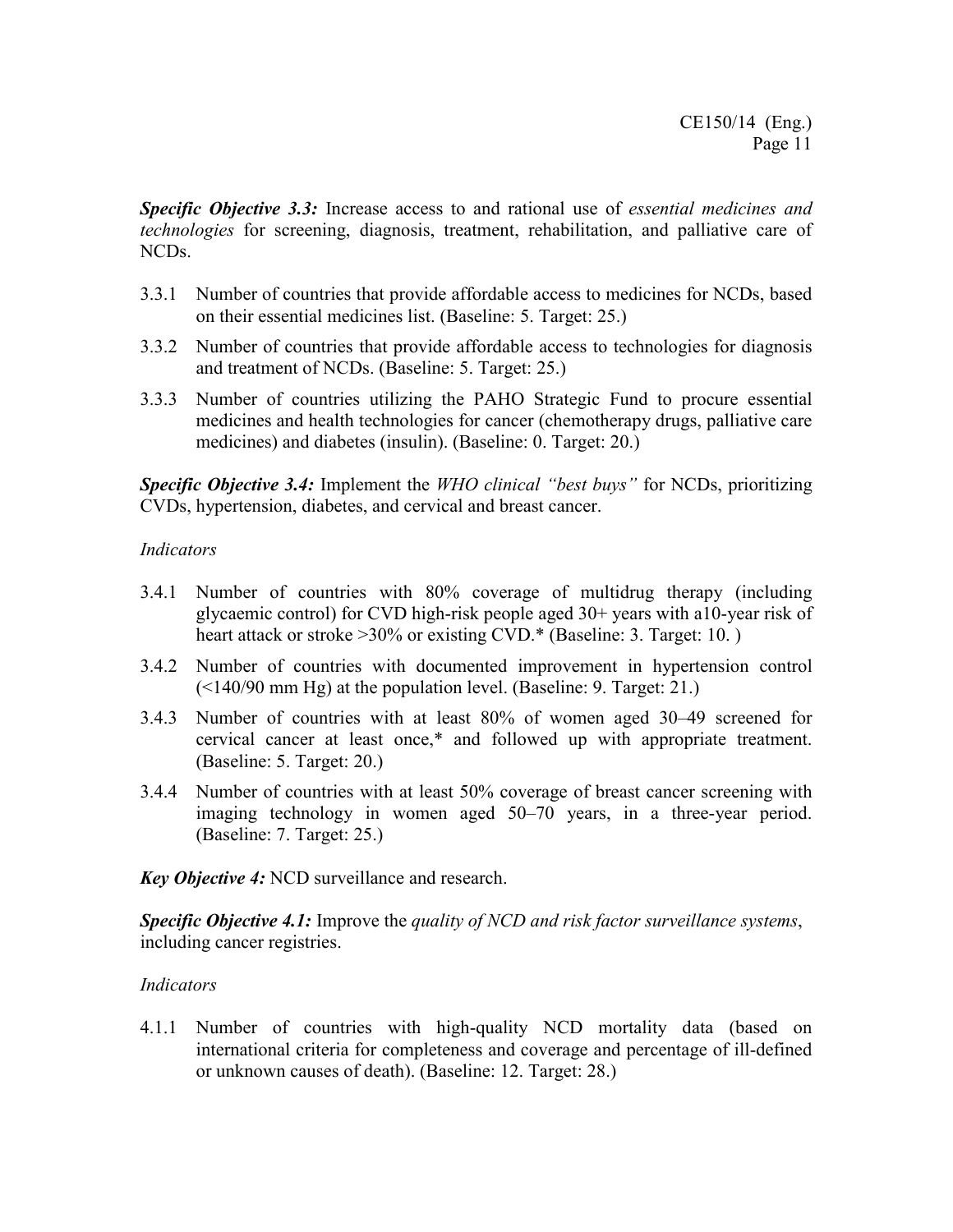- 4.1.2 Number of countries with NCD morbidity data, including prevalence and incidence trends (based on hospital discharge data and disease registries), meeting international requirements for quality. (Baseline: 8. Target: 20.)
- 4.1.3 Number of countries with at least two repeated population surveys of NCD risk factors, in adults and youth. (Baseline: 6. Target: 12.)

*Specific Objective 4.2:* Improve *utilization of NCD and risk factor surveillance systems* to plan and monitor NCD programs.

#### *Indicator*

4.2.1 Number of countries that produce and share updated information and trends on NCDs and their health determinants, risk factors, and social distribution. (Baseline: 9. Target: 28.)

*Specific Objective 4.3:* Strengthen *NCD research*, including gender analysis and socioeconomic evaluation, utilizing surveillance data.

#### *Indicators*

 $\overline{a}$ 

- 4.3.1 Number of countries with an operational research agenda on NCDs, including economic evaluations. (Baseline: 3. Target: 10.)
- 4.3.2 Number of countries with an operational research agenda on cost-effectiveness of health service interventions. (Baseline: 3. Target: 10.)

#### **Monitoring and Evaluation**

24. This Plan of Action contributes to the achievement of Strategic Objectives (SOs)  $3<sup>3</sup>$ ,  $4<sup>4</sup>$ ,  $6<sup>5</sup>$  and  $9<sup>6</sup>$  of the PAHO Strategic Plan. Additional SOs, as well as the specific Region-wide Expected Results (RERs) to which this Plan of Action contributes, are detailed in Annex C.

<sup>3</sup> *SO3:* To prevent and reduce disease, disability and premature death from chronic non-communicable conditions, mental disorders, violence and injuries

<sup>&</sup>lt;sup>4</sup> SO4: To reduce morbidity and mortality and improve health during key stages of life, such as pregnancy, childbirth, the neonatal period, childhood, and adolescence, an d improve sexual and reproductive health and promote active and healthy aging for all individuals.

<sup>&</sup>lt;sup>5</sup> **SO6:** To promote health and development, and prevent or reduce risk factors such as use of tobacco, alcohol, drugs and other psychoactive substances, unhealthy diets, physical inactivity and unsafe sex, which affect health conditions

<sup>&</sup>lt;sup>6</sup> SO9: To improve nutrition, food safety, and food security throughout the life-course, and in support of public health and sustainable development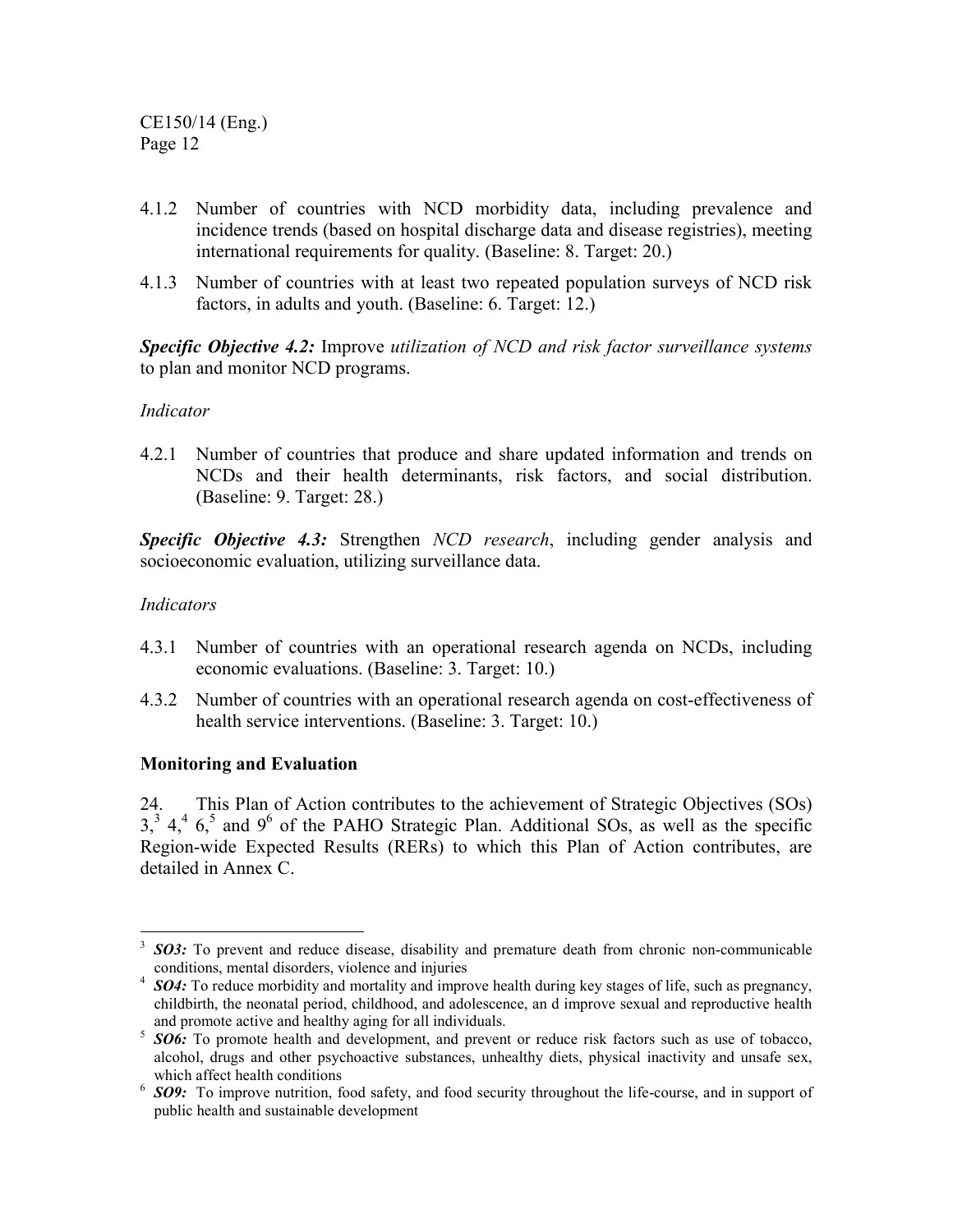25. Monitoring, assessment, and evaluation of this Strategy and Plan of Action will follow the results-based management guidelines of PAHO. A progress report will be prepared at midterm and a final report will be prepared at the end of the period. A publication on NCD indicators in the Americas will also be prepared, in 2015 and again in 2020, and will examine the demographic and socioeconomic situation, NCD epidemiological data disaggregated by age, sex, and ethnicity, and policies related to NCDs and risks factors. This will enable PAHO and Member States to see the advances in fulfillment of the plan. Key sources of data will include STEPS risk factor surveys, vital registration and mortality reporting systems, global school health surveys, tobacco surveys, and NCD national capacity surveys.

#### **Action by the Executive Committee**

26. The Executive Committee is requested to review the proposed Strategy and Plan of Action for the Prevention and Control of Noncommunicable Diseases and recommend that the 28th Pan American Sanitary Conference endorse it and adopt the accompanying resolution in Annex B.

Annexes

#### **References**

- 1. PAHO. Non-communicable diseases basic indicators 2011: minimum, optimum, and optional data set for NCDs [cited 2012 Mar 7]. Available from: http://new.paho. org/hq/index.php?option=com\_content&task=view&id=1930&Itemid=1708&lan g=en.
- 2. World Health Organization. Global Status Report on Non-communicable Diseases. Geneva: WHO; 2011.
- 3. Abegunde D, Mathers C, Adam T, et al. The burden and costs of chronic diseases in low-income and middle-income countries. Lancet 2007;370:1929-38.
- 4. Beaglehole R, Bonita R, Horton R, et al. Priority actions for the noncommunicable disease crisis. Lancet 2011, doi:10.1016/S0140-6736(11)60393-0
- 5. Daar A, Singer P, Leah Persad D, et al. Grand challenges in chronic noncommunicable diseases. The top 20 policy and research priorities for conditions such as diabetes, stroke and heart disease. Nature 2007;450:494-6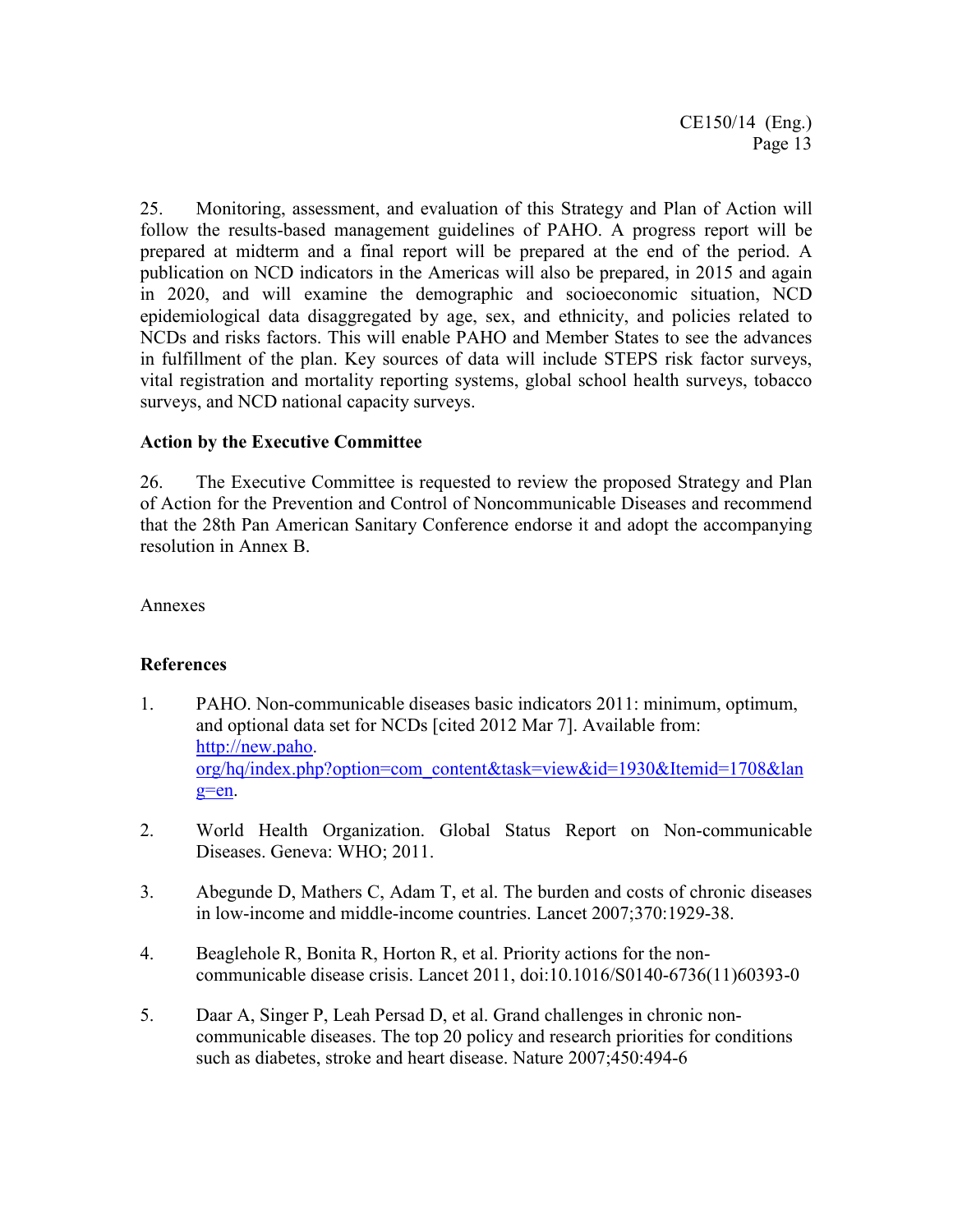- 6. Kreatsoulas C, Anand SS. The impact of social determinants on CVD. Can J Cardiol 2010(Suppl. C):8C-13.
- 7. United Nations. Political Declaration of the High-level Meeting on the Prevention and Control of Non-communicable Diseases[Internet]. Sixty-sixth Session of the United Nations General Assembly; 2011 Sep; New York (NY). New York: United Nations; 2011 (document A/66/L.1) [cited 2011 Sep 26]. Available from: http://daccess-ddsny.un.org/doc/UNDOC/LTD/N11/497/77/PDF/N1149777.pdf?OpenElement\
- 8. Pan American Health Organization. Regional Strategy and Plan of Action for Comprehensive Cervical Cancer Prevention and Control. Washington (DC): PAHO; 2007.
- 9. World Health Organization. Action plan for global strategy for the prevention and control of non communicable diseases. Geneva: WHO; 2008.
- 10. World Health Organization. A comprehensive global monitoring framework and voluntary global targets for the prevention and control of NCDs [Internet]. Geneva: WHO; 2011 [cited 2012 Jan 12]. Available from: http://www.who.int/nmh/events/2011/consultation\_dec\_2011/WHO\_Discussion Paper\_FINAL.pdf.
- 11. World Health Organization. Scaling up action against noncommunicable diseases: How much will it cost? – prepared by the World Health Organization (2011). Available from: http://www.who.int/nmh/publications.
- 12. Pan American Health Organization. Non-communicable diseases in the Americas: Building a healthier future. Washington, DC: PAHO; 2011.
- 13. World Economic Forum and the Harvard School of Public Health. The Global Economic Burden of Non-communicable Diseases –prepared by the World Economic Forum and the Harvard School of Public Health. (2011). Available from: http://www.weforum.org/EconomicsOfNCD.
- 14. Barcelo A, Aedo C, Rajpathak, S, Robles S. The cost of diabetes in Latin America and the Caribbean. Bulletin of the World Health Organization 2003;81:19-27.
- 15. Institute of Medicine. Promoting Cardiovascular Health in the Developing World: A Critical Challenge to Achieve Global Health. Fuster V, Kelly BB, eds. Committee on Preventing the Global Epidemic of CVD: Meeting the Challenges in Developing Countries. Washington DC: National Academies of Science; 2010.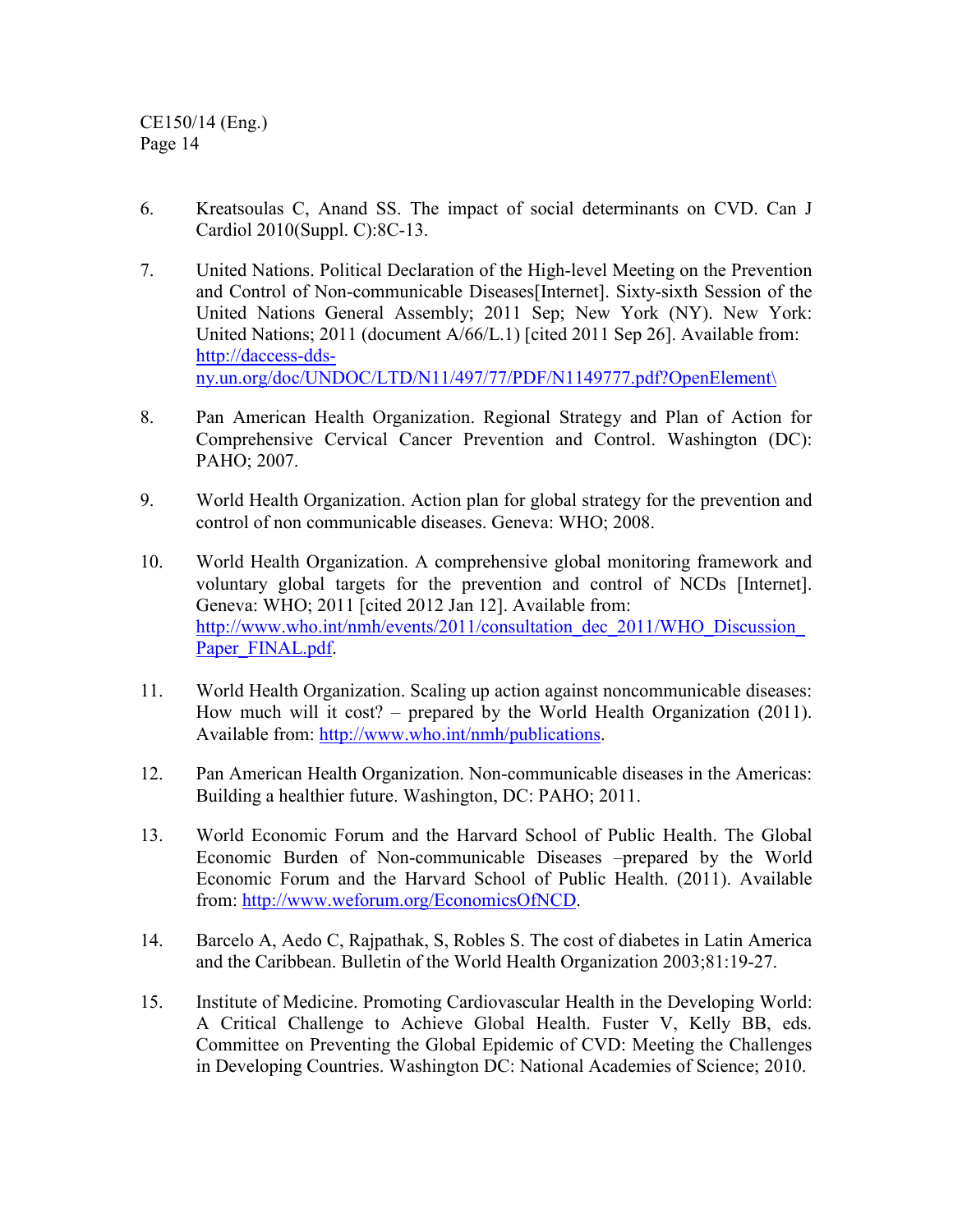- 16. Pan American Health Organization. Regional consultation: priorities for cardiovascular health in the Americas. Key messages for policymakers. Ordúñez-García P, Campillo-Artero C, eds. Washington, D.C.: PAHO; 2011.
- 17. Pan American Health Organization. Population and Individual Approaches to the Prevention and Management of Diabetes and Obesity. Washington, D.C.: PAHO, 2011.
- 18. Pan American Health Organization. Regional Strategy and Plan of Action for Comprehensive Cervical Cancer Prevention and Control. Washington, D.C.: PAHO, 2009.
- 19. Campbell N, Legowski, B, Legetic B, et al. PAHO/WHO Regional Expert Group Policy Statement - Preventing CVD in the Americas by reducing dietary salt intake population-wide. CVD Prevention and Control. 2010;189-91.
- 20. Bodenheimer T, Berry-Millett R. Care management of patients with complex health care needs. San Francisco, CA: The Robert Wood Johnson Foundation; 2009.
- 21. World Health Organization. Global strategy to reduce the harmful use of alcohol. Geneva: WHO; 2010.
- 22. World Health Organization. Set of recommendations on the marketing of foods and non-alcoholic beverages to children. Geneva: WHO; 2010.
- 23. Brownell KD, Schwartz MB, Puhl RM, et al. The need for bold action to prevent adolescent obesity. J Adolescent Health 2009;45:S8-17.
- 24. Hoehner CM, Soares J, Perez DP, et al. Physical activity interventions in Latin America: a systematic review. Am J Prev Med 2008;34:224-33.
- 25. Fleischer NL, Diez Roux A, Alazraqui M, et al. Socioeconomic gradients in chronic disease risk factors in middle income countries: evidence of effect modification by urbanicity in Argentina. Am J Public Health 2011;101:294-301.
- 26. Kreatsoulas C, Anand SS. The impact of social determinants on CVD. Can J Cardiol 2010(Suppl. C):8C-13.
- 27. PAHO. Health Situation Analysis. Basic indicators 2009 [Internet]. Washington (DC): PAHO; 2009 [cited 2012 Mar 7]. Available from: http://new.paho.org/hq/index.php?option=com\_content&task=view&id=1930&Ite mid=1708&lang=en.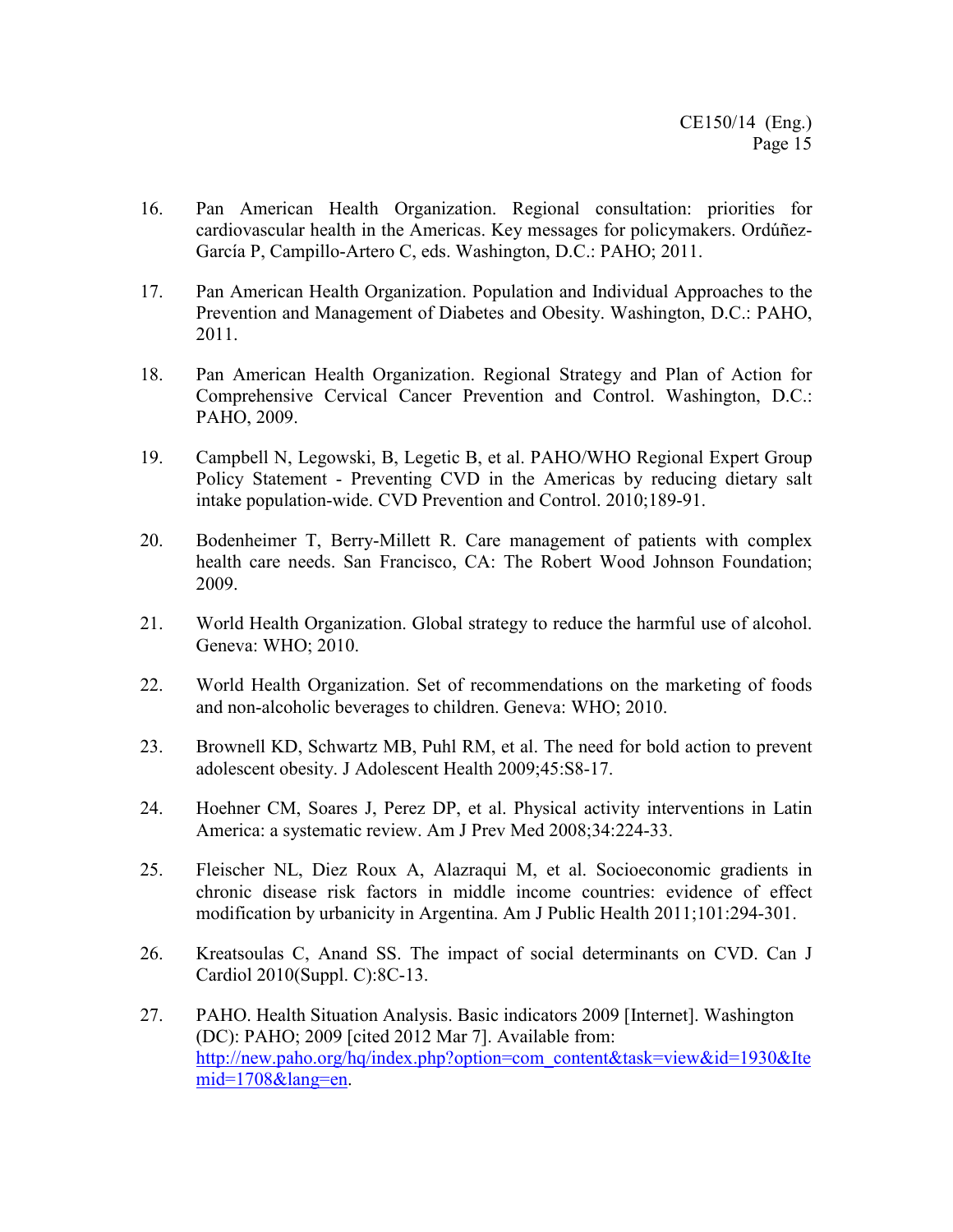- 28. Pan American Health Organization. Renewing primary health care in the Americas. Washington, DC: PAHO; 2007.
- 29. Pan American Health Organization. Integrated health service delivery networks. Concepts, policy options, and a road map for implementation in the Americas. Washington, DC: PAHO; 2011.
- 30. Curry N, Ham C. Clinical and service integration. The route to improve outcomes. London: The King's Fund; 2010.
- 31. Ham C. The ten characteristics of the high-performing chronic care system. Health Econ Pol Law 2010;5:71-90.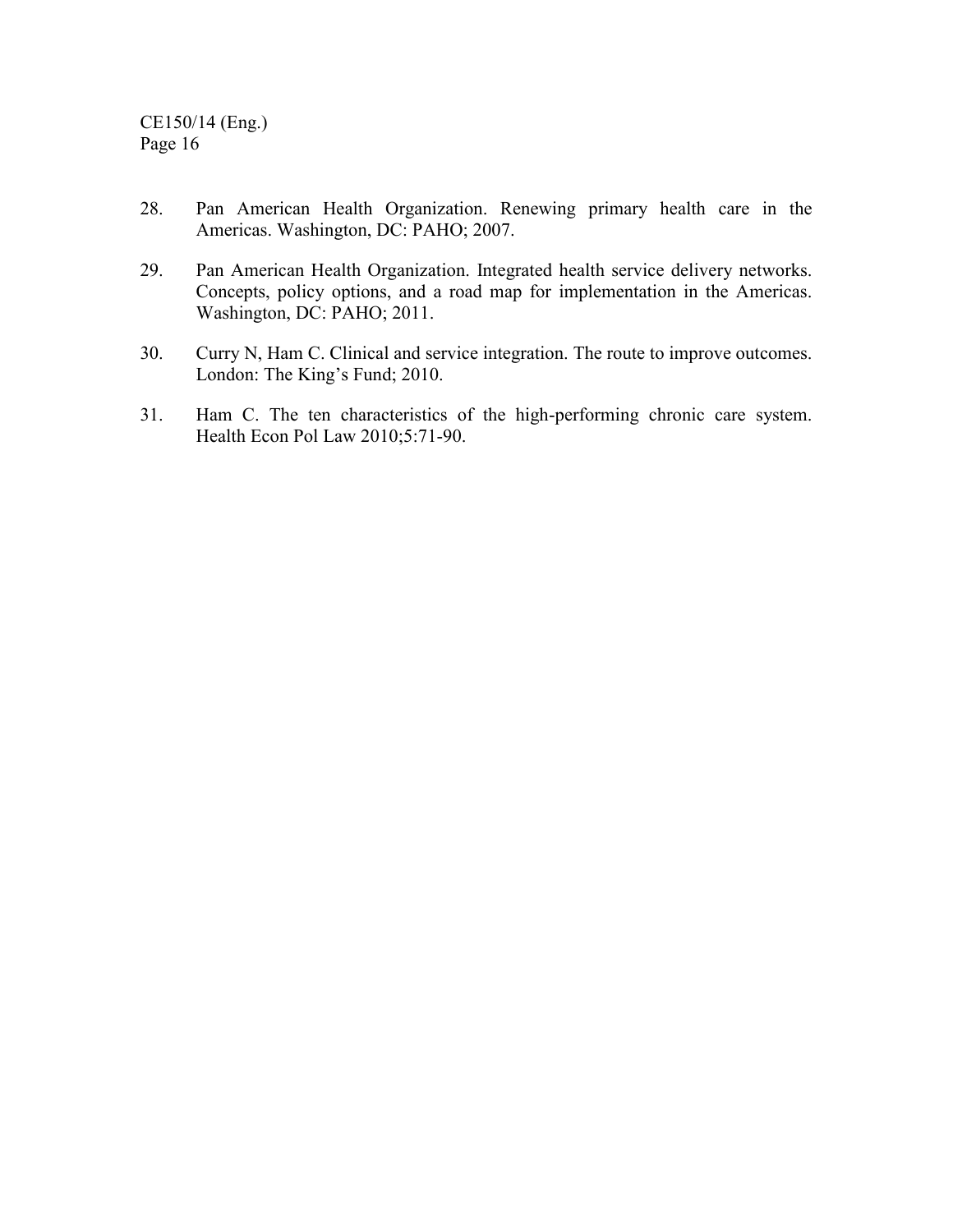CE150/14 (Eng.) Annex A

| <b>Topic</b>                     | <b>Interventions</b>                                                                                                                                                                                                                                               |
|----------------------------------|--------------------------------------------------------------------------------------------------------------------------------------------------------------------------------------------------------------------------------------------------------------------|
| Tobacco control                  | Raising taxes on tobacco<br>$\bullet$<br>Smoking bans in public places<br>$\bullet$<br>Label warnings<br>$\bullet$<br>Bans on tobacco advertising, promotion and<br>sponsorship                                                                                    |
| Alcohol control                  | Raising taxes on alcohol<br>Restricting access to retailed alcohol<br>$\bullet$<br>Bans on alcohol advertising, promotion and<br>sponsorship                                                                                                                       |
| Healthy eating and active living | Public awareness<br>Replacing trans-fats in foods with<br>$\bullet$<br>polyunsaturated fats<br>Reducing salt content in foods                                                                                                                                      |
| Cancer screening                 | Cervical cancer screening, followed by<br>$\bullet$<br>removal of lesions<br>Breast cancer screening with biennial<br>$\bullet$<br>mammography in women 50-70 years of age<br>followed by treatment<br>Early detection of colorectal and oral cancers<br>$\bullet$ |
| NCD clinical management          | Multi-drug therapy for people at high risk for<br>$\bullet$<br><b>CVD</b><br>Aspirin therapy for myocardial infarction<br>Glycemic control for diabetes<br>$\bullet$<br>Treatment for persistent asthma with inhaled<br>steroids                                   |

# **SUMMARY OF WHO NCD "BEST BUYS"**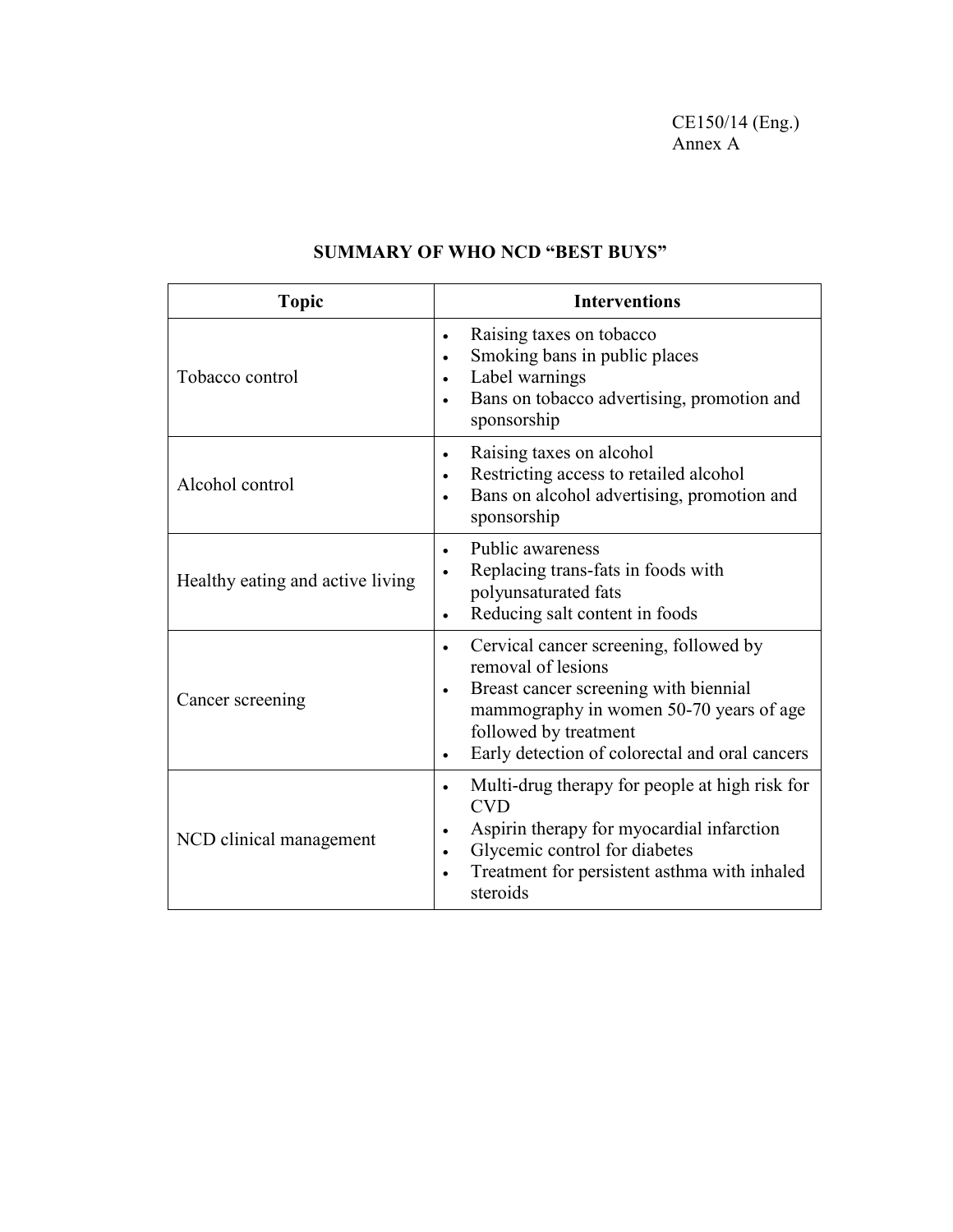

PAN AMERICAN HEALTH ORGANIZATION WORLD HEALTH ORGANIZATION



# **150th SESSION OF THE EXECUTIVE COMMITTEE**

*Washington, D.C., USA, 18-22 June 2012* 

CE150/14 (Eng.) Annex B ORIGINAL: ENGLISH

# *PROPOSED RESOLUTION*

#### **STRATEGY AND PLAN OF ACTION FOR THE PREVENTION AND CONTROL OF NONCOMMUNICABLE DISEASES**

#### *THE 150th SESSION OF THE EXECUTIVE COMMITTEE,*

 Having reviewed the *Strategy and Plan of Action for the Prevention and Control of Noncommunicable Diseases* (Document CE150/14);

#### *RESOLVES:*

 To recommend that the 28th Pan American Sanitary Conference adopt a resolution along the following lines:

#### **STRATEGY AND PLAN OF ACTION FOR THE PREVENTION AND CONTROL OF NONCOMMUNICABLE DISEASES**

#### *THE 28th PAN AMERICAN SANITARY CONFERENCE,*

Having considered the Strategy and Plan of Action for the Prevention and Control of Noncommunicable Diseases (Document CSP28/\_\_);

 Recalling the PAHO Directing Council resolution (CD47.R9 [2006]) on the Regional Strategy and Plan of Action on an Integrated Approach to the Prevention and Control of Chronic Diseases, Including Diet, Physical Activity, and Health, which urges Member States to prioritize and establish policies and programs on noncommunicable diseases (NCDs);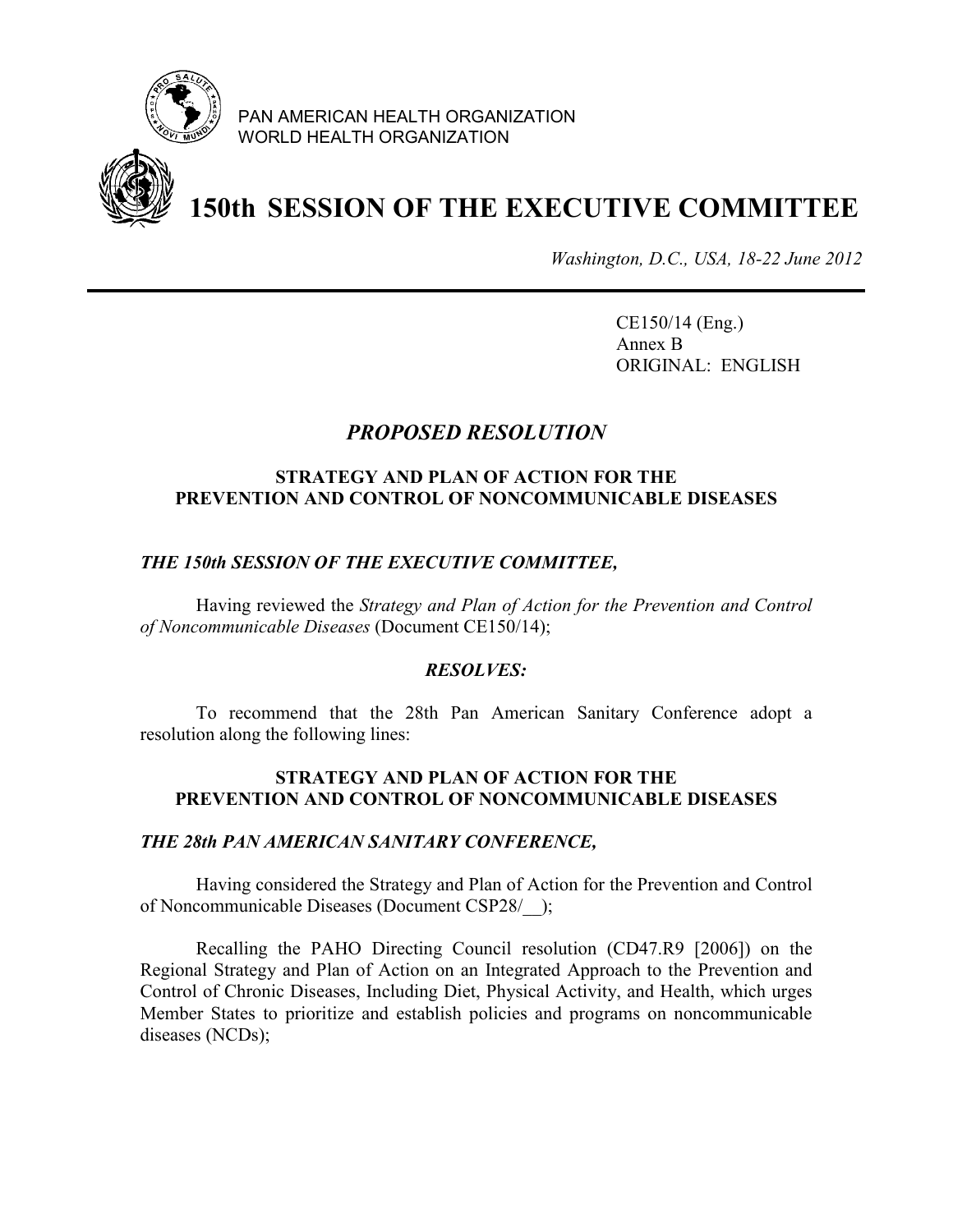Recalling the Ministerial Declaration for Prevention and Control of Noncommunicable Diseases from the 2011 Regional High-Level Consultation of the Americas on Noncommunicable Diseases and Obesity in Mexico City, which confirmed a commitment to strengthen and/or reorient NCD policies and programs;

Taking note with appreciation of the Declaration of the Heads of State and Government of the Caribbean Community entitled "Uniting to Stop the Epidemic of Chronic Non-communicable Diseases";

Reaffirming the Political Declaration of the High-level Meeting of the United Nations General Assembly on the Prevention and Control of Noncommunicable Diseases;

 Noting with profound concern that noncommunicable diseases account for more than 75% of all deaths in the Americas; that more than a third of these deaths (37%) are premature deaths of people under 70 years of age; and that NCDs are among the leading causes of morbidity and disability;

 Alarmed by the developmental and socioeconomic impacts of NCDs and their impact on health systems, by inequalities in the burden of NCDs, and by their rising rates, which are largely attributable to the social determinants of health, including demographic, environmental, and lifestyle changes, as well as gender, cultural, and economic factors;

Recognizing that the main NCDs—cardiovascular diseases, cancer, diabetes, and chronic respiratory diseases—share four common risk factors, namely tobacco use, harmful use of alcohol, unhealthy diet, and lack of physical activity; and that addressing NCDs may lead to synergies in addressing related conditions, including mental health, ocular health, renal health, and oral health;

Noting with concern the rising levels of obesity in the Region, particularly among children and youth, and aware that urgent action is required to curb this trend; and

Cognizant that cost-effective interventions are available, at various resource levels, to prevent and control NCDs throughout the life course; that coordinated actions across all sectors of society are required; and that it is time for governments, civil society, and the private sector to establish partnerships to prevent and control further rises in NCDs;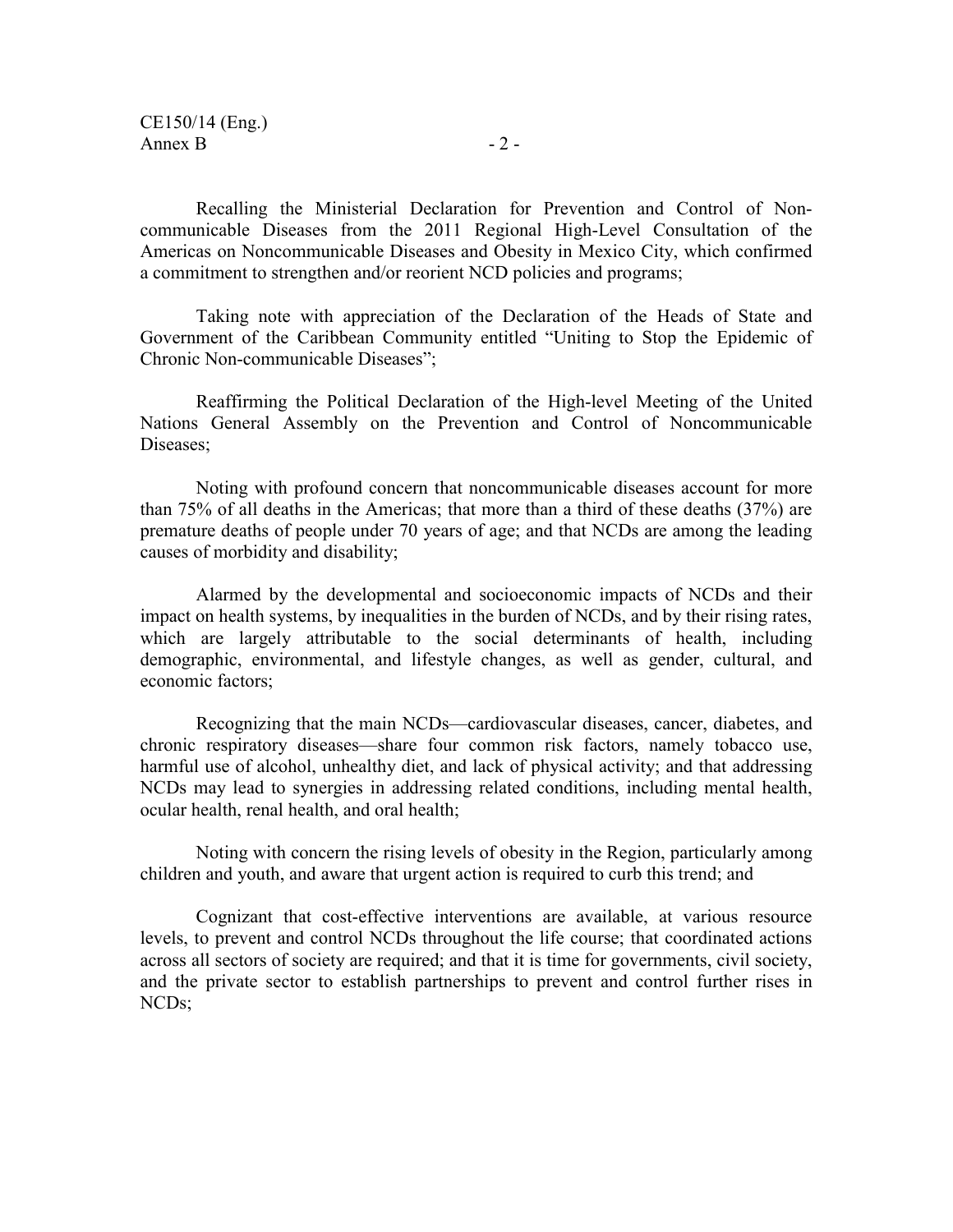#### *RESOLVES:*

1. To endorse the Strategy and approve the Plan of Action for the Prevention and Control of Noncommunicable Diseases.

- 2. To urge the Member States to:
- (a) give high priority to NCDs and include them as an integral component of social protection policies and national health and development plans;
- (b) establish or strengthen multisector mechanisms to promote dialogue and partnerships across relevant government and nongovernmental sectors;
- (c) develop, implement, and evaluate the NCD policies, surveillance, health services, and community-based actions recommended in this Strategy, adapted to national context and circumstances;
- (d) strengthen or establish monitoring and evaluation systems for NCD policies and programs to determine their effectiveness and impact and to guide resource allocation.
- 3. To request the Director to:
- (a) implement the NCD Strategy and Plan of Action through all relevant programmatic areas of the organization and in coordination with other UN agencies and the inter-American system, international organizations, and subregional entities;
- (b) provide technical cooperation to Member States in developing, implementing, and evaluating NCD policies, plans, and programs, according to their circumstances and needs;
- (c) provide support to Member States in fostering an all-of-society response through multisector partnerships and national NCD commissions;
- (d) support Member States in their efforts to strengthen the capacities and competencies of the health services and health workforce, with an emphasis on primary health care for NCD prevention and control;
- (e) promote regional collaboration and knowledge exchange on good practices and successful interventions for multisector NCD policies, plans, and programs,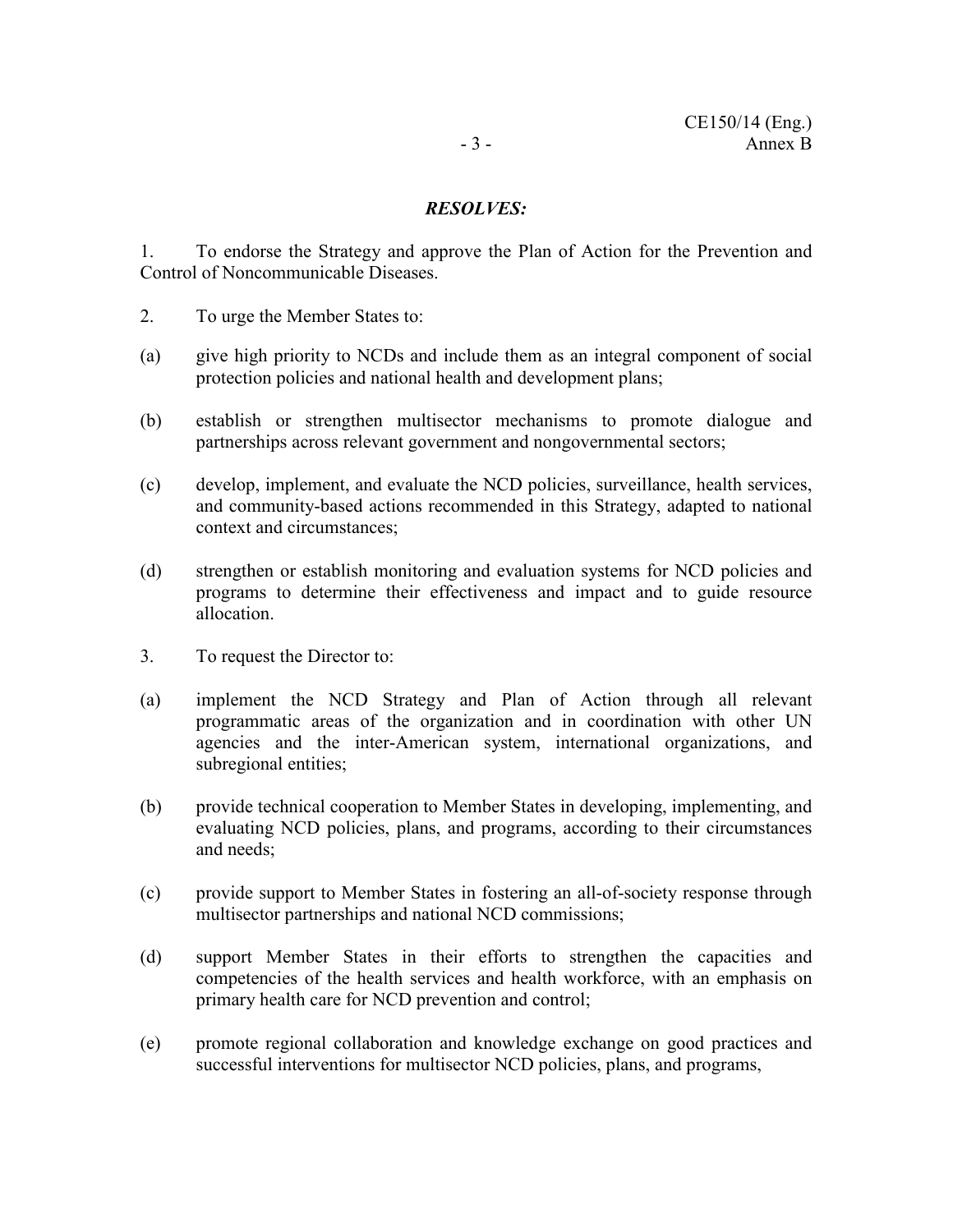- (f) through the CARMEN network and the Pan American Forum for Action on Noncommunicable Diseases, and related forums and networks;
- (g) provide a progress report every two years on this Strategy and Plan of Action to the Directing Council.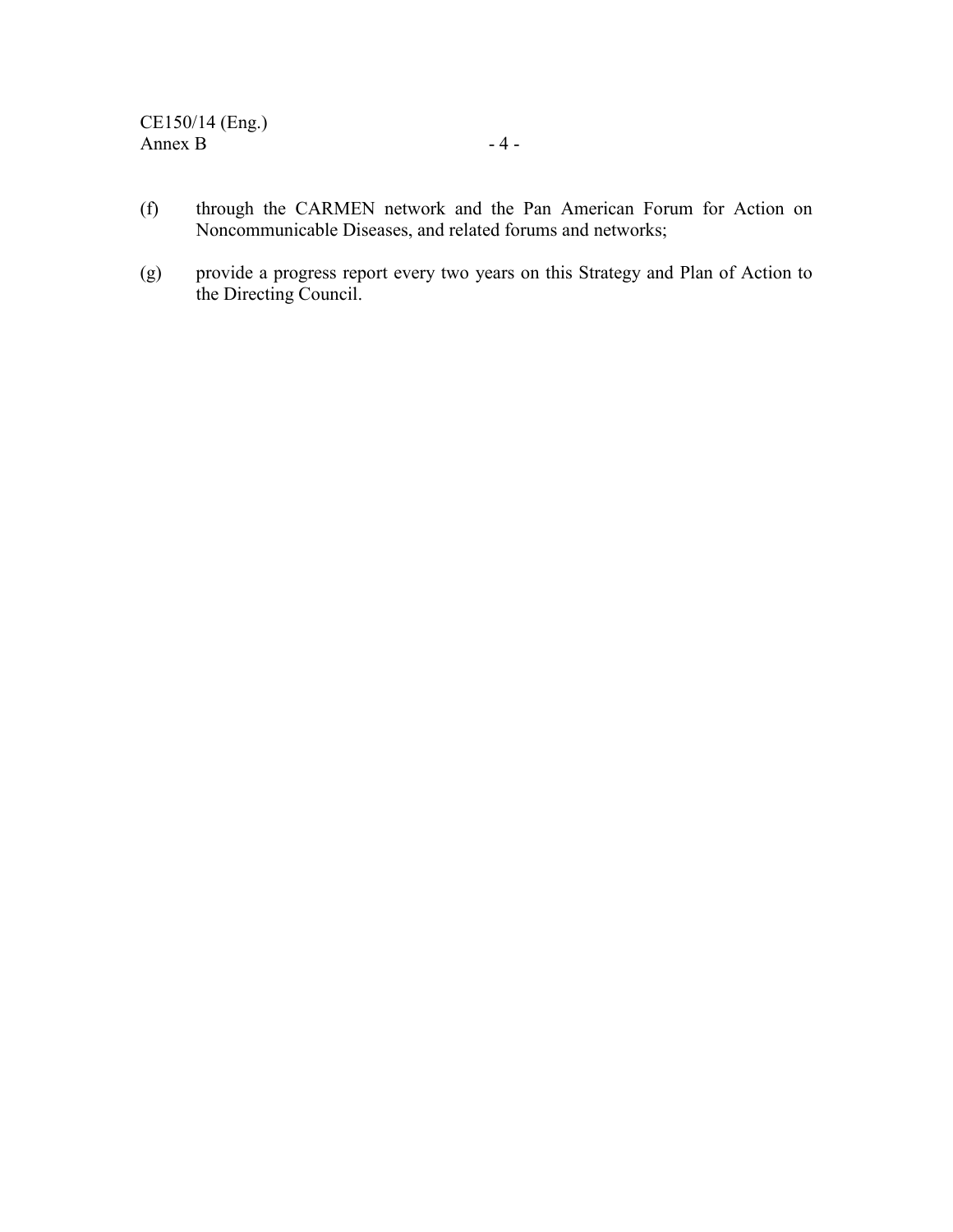

PAN AMERICAN HEALTH ORGANIZATION *Pan American Sanitary Bureau, Regional Office of the*

# WORLD HEALTH ORGANIZATION

CE150/14 (Eng.) Annex C

# **Report on the Financial and Administrative Implications for the Secretariat of the Proposed Resolution**

**1. Agenda item:** 4.4 Strategy and Plan of Action for the Prevention and Control of Noncommunicable Diseases

2. Linkage to Program and Budget:

- (a) Area of work and (b) Expected results:
- SO3: To prevent and reduce disease, disability and premature death from chronic non-communicable conditions, mental disorders, violence and injuries. RERs: 3.1, 3.2, 3.3, 3.4, 3.5, 3.6
- SO4: To reduce morbidity and mortality and improve health during key stages of life, including pregnancy, childbirth, the neonatal period, childhood and adolescence, and improve sexual and reproductive health and promote active and healthy aging for all individuals. RERs: 4.2, 4.6, 4.8

SO6: To promote health and development, and prevent or reduce risk factors such as use of tobacco, alcohol, drugs and other psychoactive substances, unhealthy diets, physical inactivity and unsafe sex, which affect health conditions.

RERs: 6.1, 6.2, 6.3, 6.4, 6.5

- SO9: To improve nutrition, food safety and food security throughout the lifecourse, and in support of public health and sustainable development. RERs: 9.1, 9.2, 9.3, 9.4
- SO 10: To improve the organization, management and delivery of health services. RERs: 10.1, 10.2, 10.3
- SO11: To strengthen leadership, governance and the evidence base of health systems. RER: 11.1, 11.2, 11.3, 11.4, 11.5
- SO12: To ensure improved access, quality and use of medical products and technologies. RER: 12.1 12.2, 12.3
- SO13: To ensure an available, competent, responsive and productive health workforce to improve health outcomes. RER: 13.1, 13.4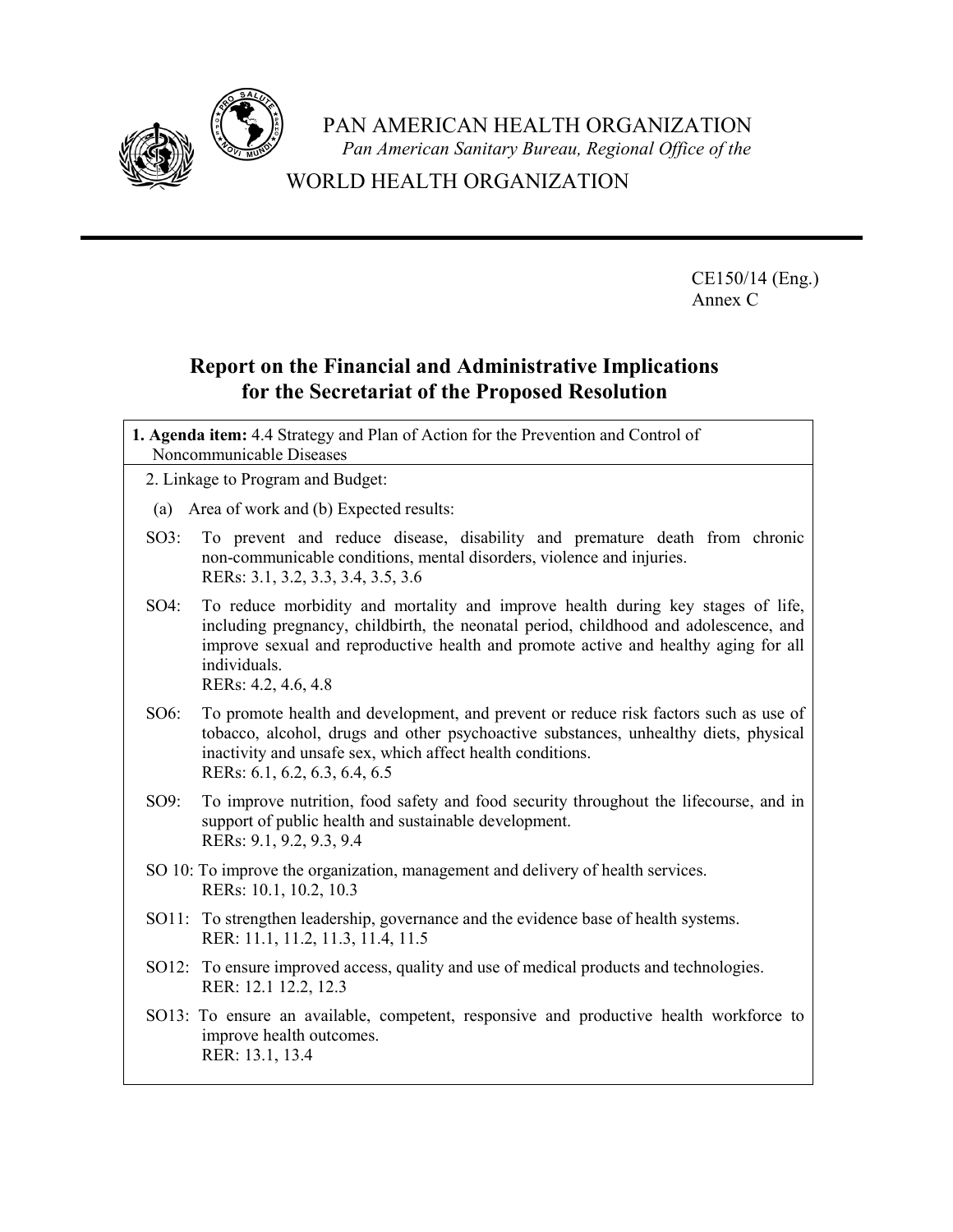SO14: To extend social protection through fair, adequate and sustainable financing. RER: 14.1, 14.2, 14.4, 14.5

#### **3. Financial implications**

**(a) Total estimated cost for implementation over the lifecycle of the resolution (estimated to the nearest US\$ 10,000, including staff and activities):** 

Technical and financial cooperation with all the organizations and institutions with whom PAHO collaborates in NCD prevention and control will be required for the successful implementation of this NCD Strategy and Plan of Action. An estimated \$32 million over the 8 year period 2012-2020 would be required to cover the costs for PAHO staff and activities to implement this Plan.

#### **(b) Estimated cost for the biennium 2012-2013 (estimated to the nearest US\$ 10,000, including staff and activities):**

The estimated cost for the biennium is \$8.0 Million.

#### **(c) Of the estimated cost noted in (***b),* **what can be subsumed under existing programmed activities?**

Current funding available for NCDs through PAHO's regular budget, WHO contributions and extra-budgetary sources will be applied to this Strategy. A resource mobilization effort, as well as a multisector approach through the Pan American Forum for Action on NCDs, is needed to raise additional funds required for this Strategy.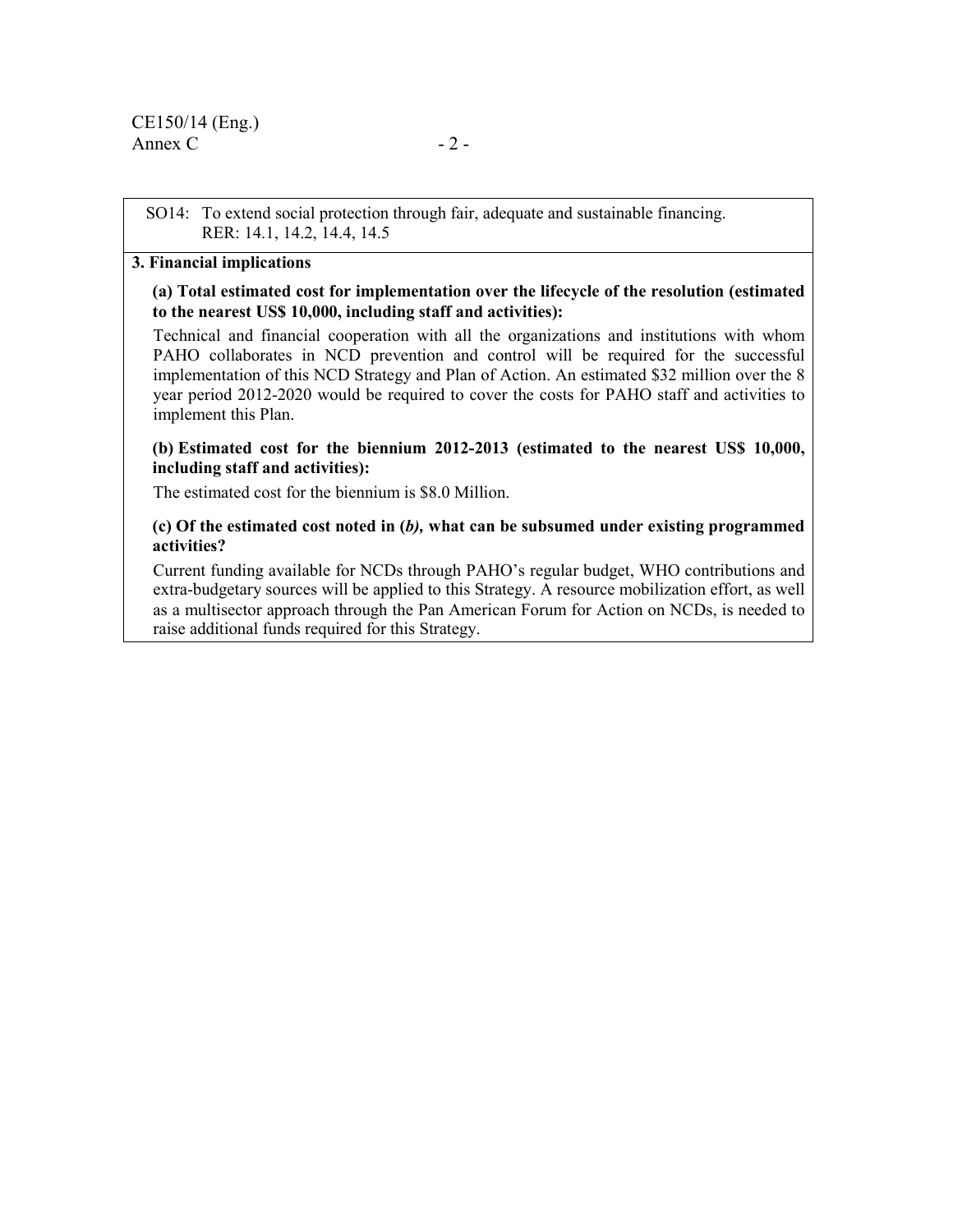#### **4. Administrative implications**

 **(a) Indicate the levels of the Organization at which the work will be undertaken:** 

NCD prevention and control activities will be implemented at regional, sub regional, national and sub-national levels, in close collaboration with the Ministries of Health.

#### **(b) Additional staffing requirements (indicate additional required staff full-time equivalents, noting necessary skills profile):**

Within the chronic disease project (HSD/NC) in Washington, D.C. there are currently 1 P-5 level and 4 P-4 level posts, as well as 2 short term consultants at the P-2 level. Within PAHO/WHO country offices, there are currently 3 P-4 level staff designated to work primarily on NCDs. Additional staff recruitment would be needed to manage the Pan American Forum for Action on NCDs (P-4 level post), as well as designating PAHO/WHO country office professional officers, one in each sub-region, to serve as sub-regional NCD advisors.

#### **(c) Time frames (indicate broad time frames for the implementation and evaluation):**

- September 2012: PAHO Directing Council approves the NCD Strategy and Plan of Action
- September–December 2012: detailed workplans developed for the implementation of the NCD Strategy and Plan of Action; resource mobilization
- 2013-2014: Implementation
- 2015-2019: continued Implementation and document successful advances
- 2016: Mid-term progress report
- 2019: Evaluation of the Strategy and Plan of Action
- 2020: present documentation and evaluation of the NCD Strategy and Plan of Action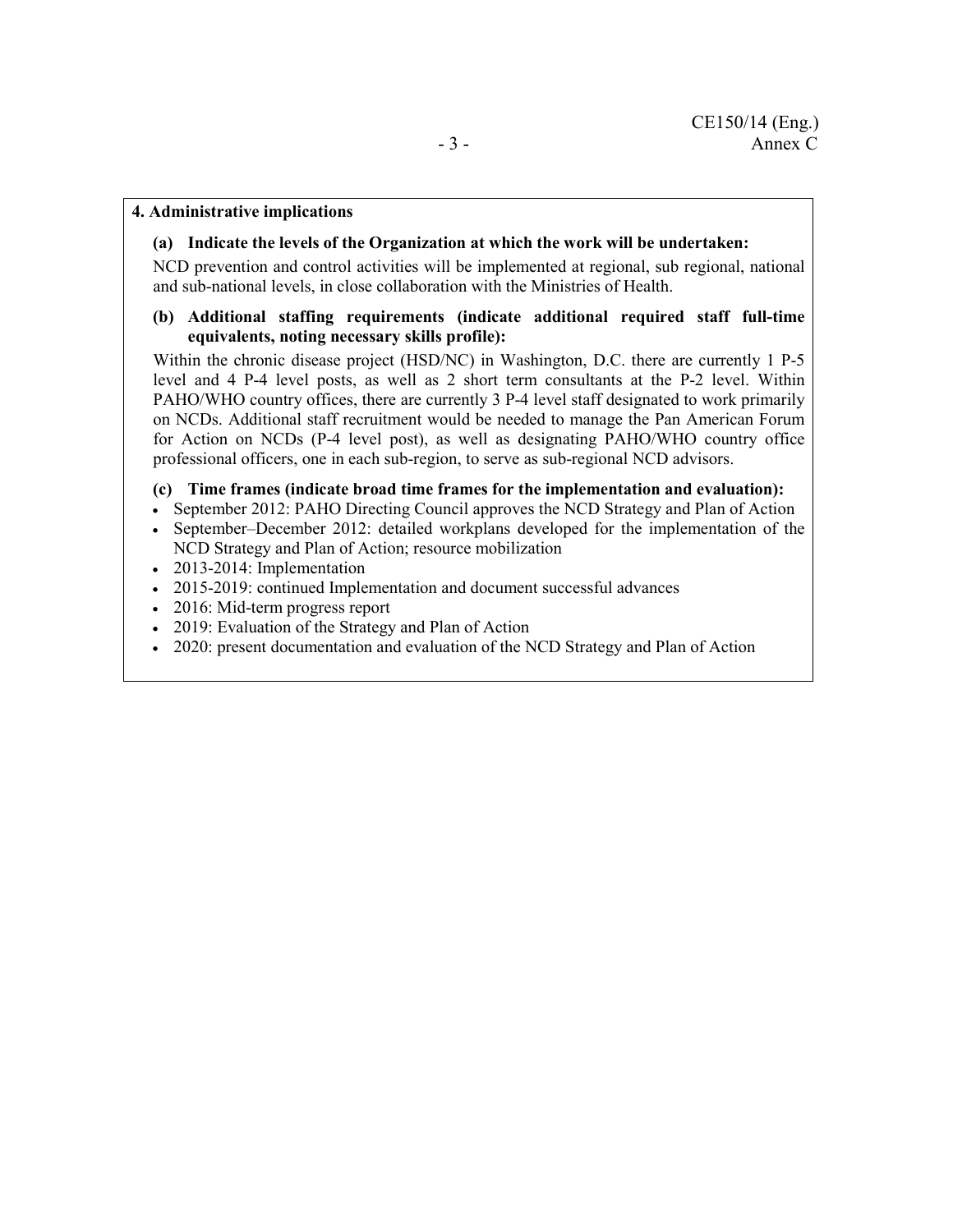

PAN AMERICAN HEALTH ORGANIZATION

*Pan American Sanitary Bureau, Regional Office of the* 

# WORLD HEALTH ORGANIZATION

CE150/14 (Eng.) Annex D

#### **ANALYTICAL FORM TO LINK AGENDA ITEM WITH ORGANIZATIONAL MANDATES**

- **1. Agenda item:** Strategy and Plan of Action for the Prevention and Control of Noncommunicable Diseases
- **2. Responsible unit:** Area of Health Surveillance, Disease Prevention and Control, Chronic Disease Prevention and Control Project (HSD/NC)
- **3. Preparing officers:** James Hospedales, Silvana Luciani, Alberto Barcelo, Pedro Ordunez, Branka Legetic
- **4. List of collaborating centers and national institutions linked to this Agenda item:** 
	- Ministries of Health, non-governmental organizations and networks participating in PAHO's CARMEN initiative of national chronic disease program managers.
	- Private and public sector organizations involved in PAHO's initiative on the Pan American Forum for Action on NCDs.
	- Professional societies and associations working in NCD prevention and control, including the Inter-American Society of Cardiology, the Latin American and Caribbean Society of Medical Oncologists, and Latin American Society for Nephrology and Hypertension.
	- WHO Collaborating Centres related to NCDs, including the Public Health Agency of Canada (NCD policy), US Centers for Disease Control and Prevention (physical activity), University of Toronto (health promotion), University of Missouri (evidence-based public health), Cuba's National Institute of Endocrinology (diabetes).
	- National health institutes working in NCD prevention and control, including the US National Institutes of Health, Mexico's National Public Health Institute, and the Latin America national cancer institutes (RINC).
	- For economic aspects of NCDs, the Economic Commission of Latin America and the Caribbean (ECLAC), with the OECD, University of Washington and the University of McGill.
- **5. Link between Agenda item and Health Agenda for the Americas 2008-2017:**

 This Strategy and Plan of Action for the Prevention and Control of NCDs intends to strengthen national capacity to respond to the health and development threat posed by NCDs, through multisectoral policies, risk factor reduction, health system strengthening and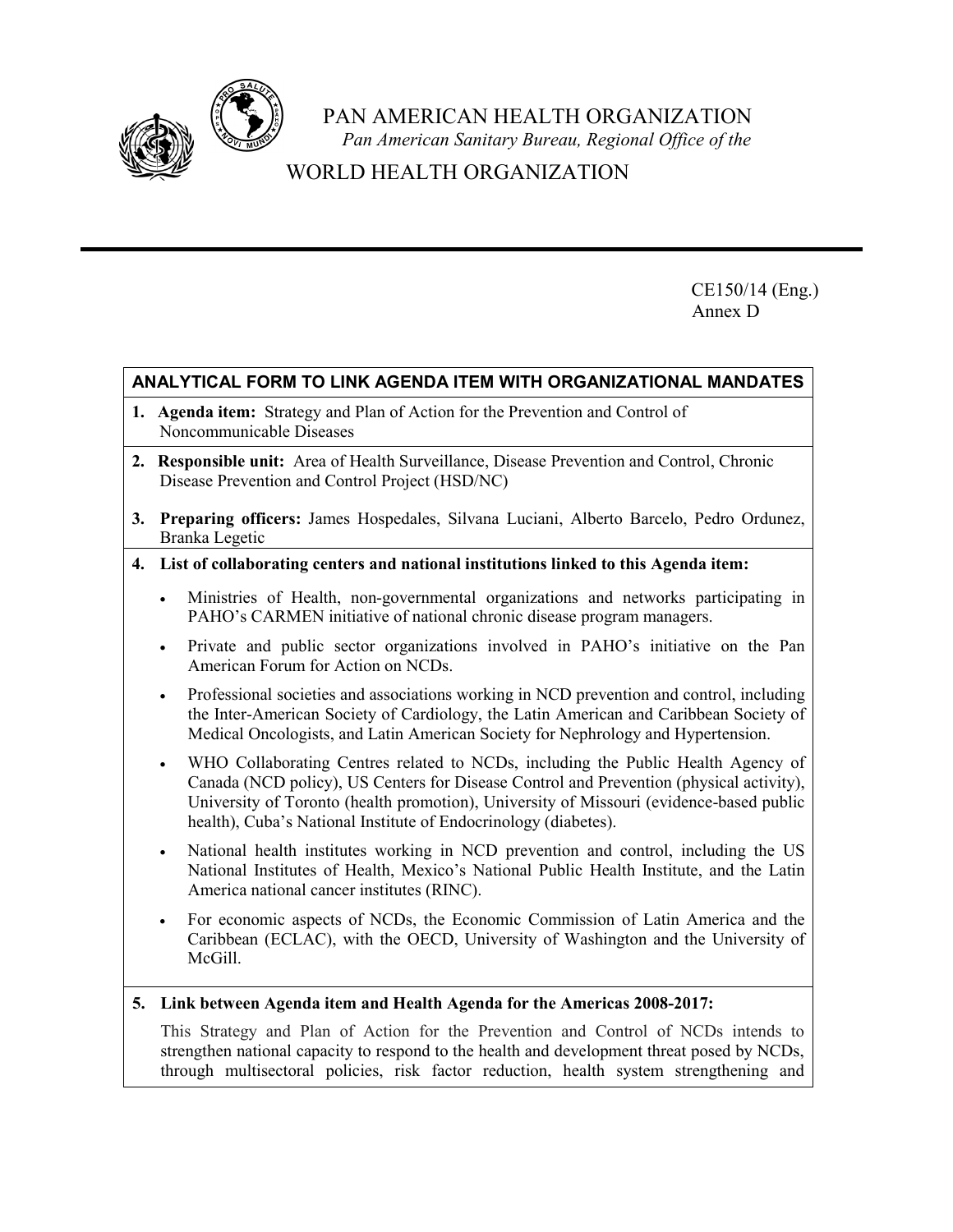surveillance. It builds upon the previous NCD Strategy (2007), with a greater emphasis on multisector "all of society" approach, and implementing the WHO "best buys" and other costeffective interventions. This Strategy directly supports and provides specificity for the Health Agenda for the Americas, Area of Action on Reducing the Risk and Burden of Disease. The following excerpt from the Health Agenda for the Americas 2008-2017 best illustrates the links with this Strategy:

'While efforts continue to control the transmission of infectious diseases, the countries of the Americas should emphasize the prevention and control of non–communicable diseases, which have become the principal cause of morbidity and mortality in the Region. Specific actions should be initiated or strengthened to control diabetes, cardiovascular and cerebrovascular diseases, types of cancer with the greatest incidence, as well as hypertension, dyslipidemia, obesity, and physical inactivity. To cover the growing gap in mental health care, policies that include the extension of programs and services need to be developed or updated. Each country will have to target these actions, aimed at reducing risks and burden of disease, by age groups and geographical criteria as needed. The health authority should be highly active in promoting healthy lifestyles and environments. Changes in behavior will only be sustained if they are accompanied by environmental, institutional, and policy changes that truly allow people to choose lifestyles that involve healthy eating habits, physical activity, and not smoking. Collaboration with industry, the media, and other strategic partners is needed to produce and market healthier foods, and with the education sector so that schools set an example of good dietary practices and promote healthy habits.'

#### **6. Link between Agenda item and Strategic Plan 2008-2012:**

This Strategy is linked to the following Strategic Objectives in the PAHO Strategic Plan 2008-2012:

- SO3: To prevent and reduce disease, disability and premature death from chronic non communicable conditions, mental disorders, violence and injuries.
- SO4: To reduce morbidity and mortality and improve health during key stages of life, including pregnancy, childbirth, the neonatal period, childhood and adolescence, and improve sexual and reproductive health and promote active and healthy aging for all individuals.
- SO6: To promote health and development, and prevent or reduce risk factors such as use of tobacco, alcohol, drugs and other psychoactive substances, unhealthy diets, physical inactivity and unsafe sex, which affect health conditions.
- SO9: To improve nutrition, food safety and food security throughout the lifecourse, and in support of public health and sustainable development.
- SO10: To improve the organization, management and delivery of health services.
- SO11: To strengthen leadership, governance and the evidence base of health systems.
- SO12: To ensure improved access, quality and use of medical products and technologies.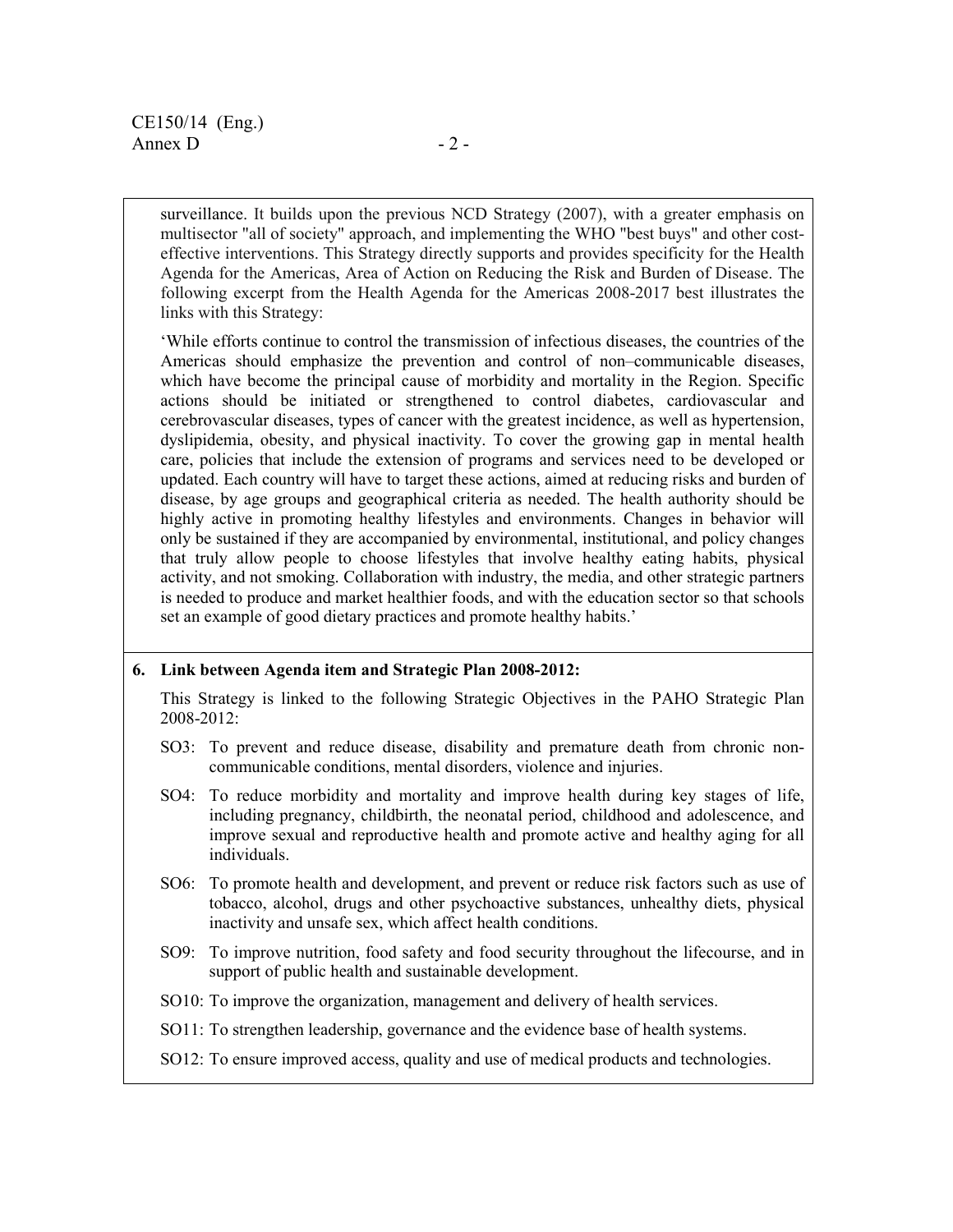SO13: To ensure an available, competent, responsive and productive health workforce to improve health outcomes.

SO14: To extend social protection through fair, adequate and sustainable financing.

#### **7. Best practices in this area and examples from countries within the Region of the Americas:**

Highlights of the good practices and successful examples of country interventions for NCD prevention and control were published by PAHO in 2011 in *Non-Communicable Diseases in the Americas: Building a healthier future.* Experiences with developing strong public policies for tobacco control, healthy eating, physical activity are highlighted, along with successful health service models of improving care for persons with chronic illnesses and increasing access to services and medicines for better NCD control. Highlights of the recent progress with NCD policy and programs from the Region are summarized as follows:

- Almost all Member States have developed comprehensive national NCD plans, and improved their surveillance and data on NCD risk factors and mortality.
- Multisectoral mechanisms for an all of society approach to NCDs have been established by several countries, such as the CONACRO in Mexico, the "Let's Move" initiative of the US First Lady, and the National Forum of Brazil.
- The WHO Framework Convention on Tobacco Control has been ratified by 29 countries in the Americas, which has led to adoption of cost-effective tobacco control measures.
- Dietary salt reduction, which is a 'best buy' is being pursued in Canada, USA, Argentina, Brazil, and Chile through multi-sector approaches.
- To address obesity, several countries including Aruba, Mexico, Canada, Colombia and USA have created multisectoral policies, laws and programs aimed to promote healthy weights for children, youth and adults.
- Scaling up of access to preventive care for persons with NCDs has occurred in several countries, including Jamaica with an innovative national health fund, USA with health insurance reform, Brazil with free medications for hypertension and diabetes and free care for breast and cervical cancer, Mexico with NCD coverage in the Seguro Popular, Chile with the AUGE coverage of NCD services, Trinidad and Tobago with a Chronic Disease Assistance Program which is contributing to their having the steepest observed decline in cardiovascular disease mortality rates.
- Cervical cancer screening, another 'best buy' for a highly preventable NCD, is being strengthened in over 10 countries in the Region through the introduction of new technologies and approaches to improve the coverage, quality and follow up treatment for at risk women.